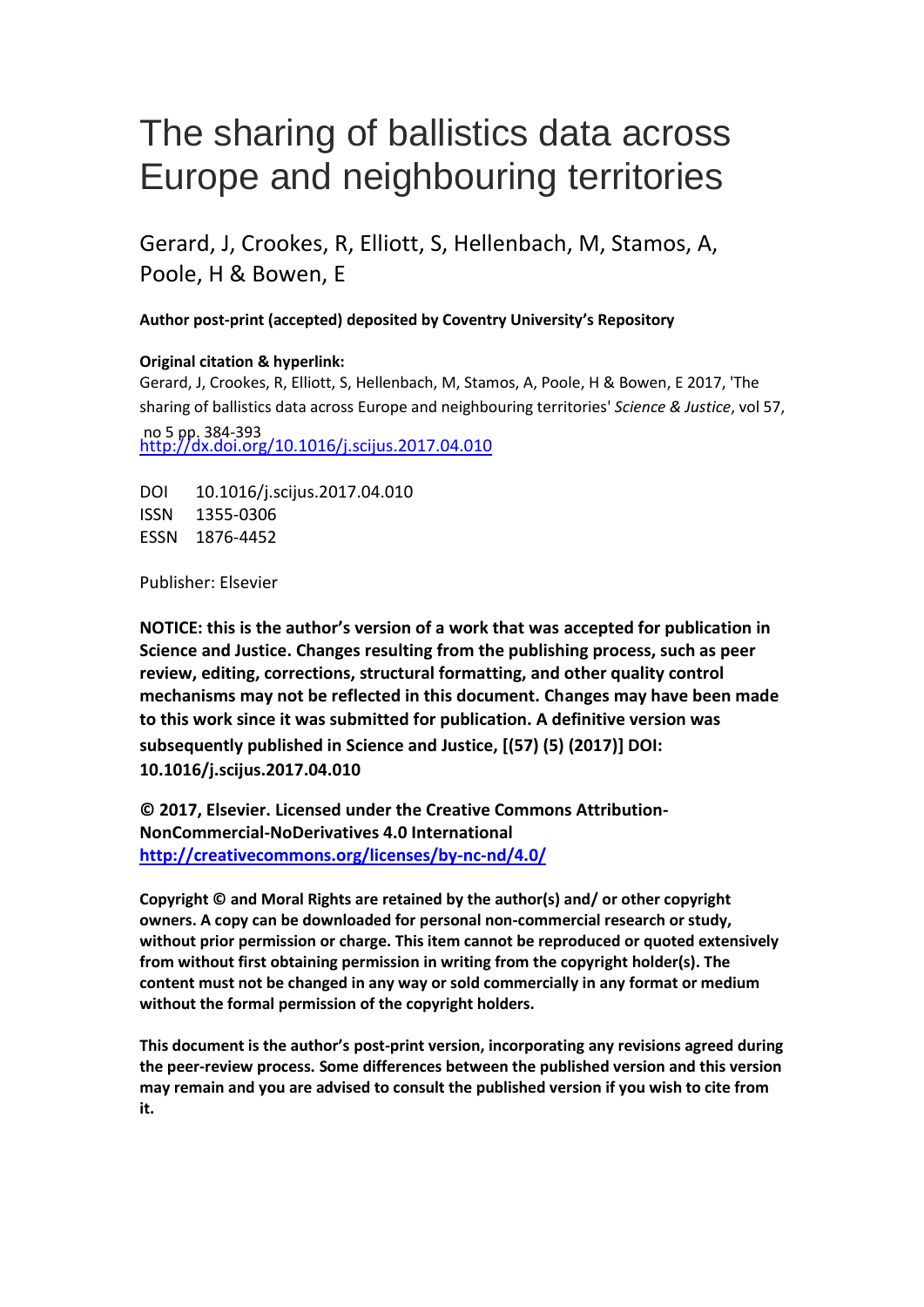## Title page

## **The sharing of ballistics data across Europe and neighbouring territories**

F. Jeane Gerard<sup>a</sup>, Rebecca L. Crookes<sup>b</sup>, Susan Elliott, Michael Hellenbach<sup>c</sup>, Athanasios Stamos, Helen Poole<sup>d</sup> & Erica Bowen<sup>e</sup>

Correspondence regarding this article should be sent to Jeane Gerard at the Centre for Research in Psychology, Behaviour and Achievement, Coventry University, Priory Street, Coventry. CV1 5FB. United Kingdom; jeane.gerard@coventry.ac.uk

F. Jeane Gerard abceCentre for Research in Psychology, Behaviour and Achievement Coventry University Priory Street Coventry CV1 5FB United Kingdom jeane.gerard@coventry.ac.uk

Rebecca L. Crookes Centre for Research in Psychology, Behaviour and Achievement Coventry University Priory Street Coventry CV1 5FB United Kingdom becky.crookes@coventry.ac.uk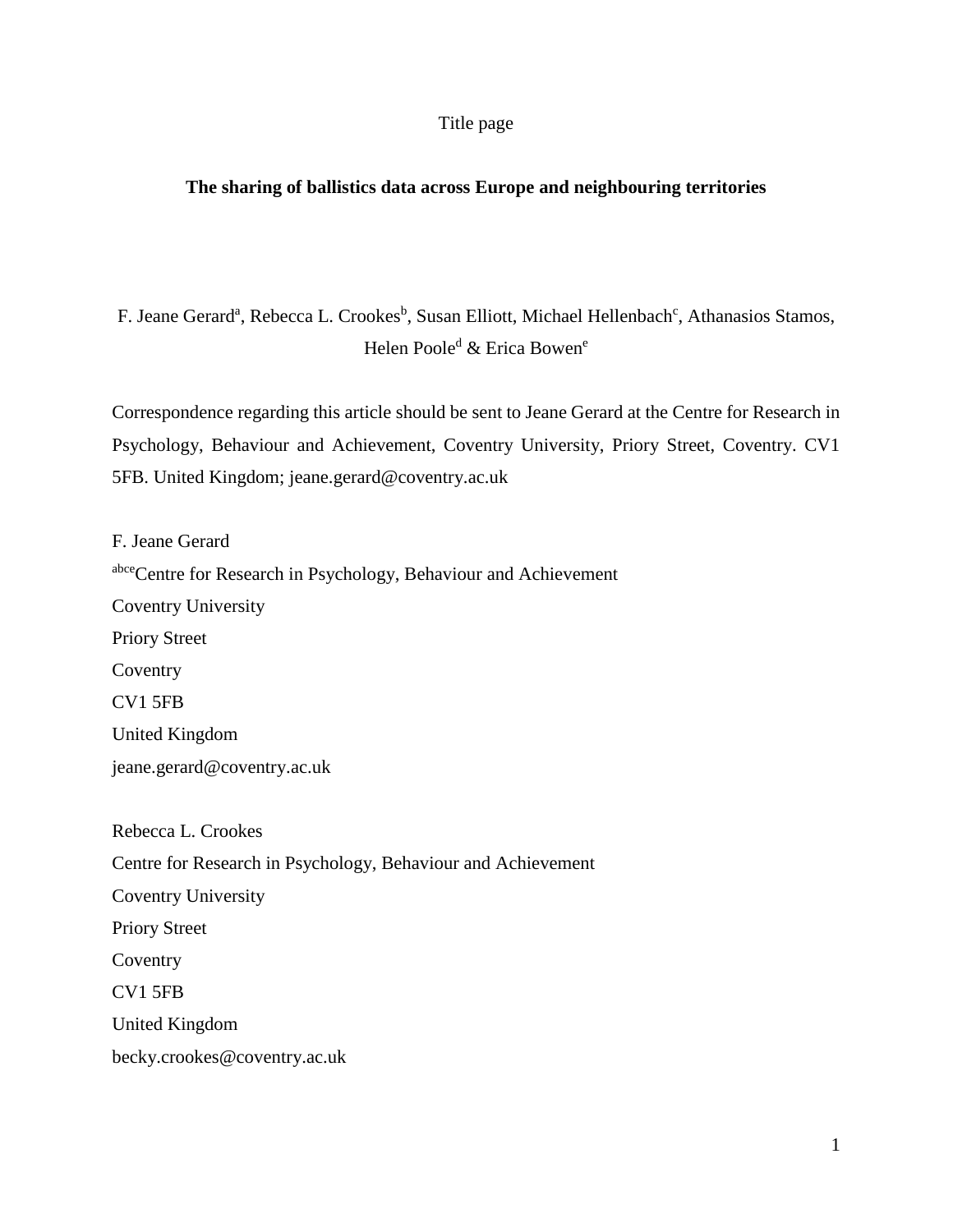Susan Elliott Centre for Research in Psychology, Behaviour and Achievement Coventry University Priory Street **Coventry** CV1 5FB United Kingdom

Michael Hellenbach

Centre for Research in Psychology, Behaviour and Achievement

Coventry University

Priory Street

**Coventry** 

CV1 5FB

United Kingdom

Athanasios Stamos

Centre for Research in Psychology, Behaviour and Achievement

Coventry University

Priory Street

Coventry

CV1 5FB

United Kingdom

Helen Poole<sup>1</sup>

<sup>d</sup>School of Health, Life and Social Science

Coventry University

Priory Street

Coventry

 $\overline{a}$ 

<sup>&</sup>lt;sup>1</sup> Dr Helen Poole is now at the University of Northampton: Ashton Building, Park Campus, Boughton Green Road, Northampton NN2 7AL United Kingdom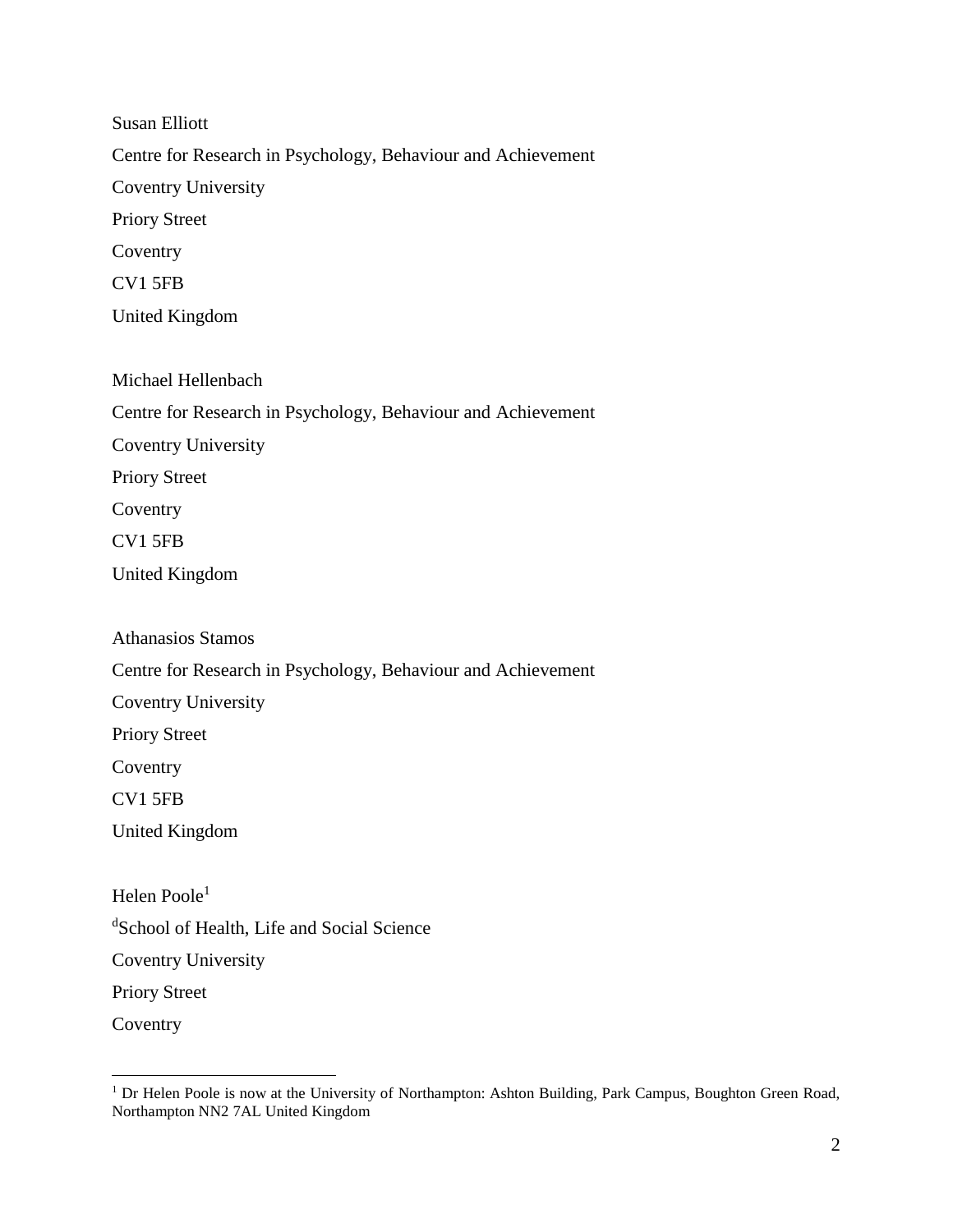CV1 5FB United Kingdom Helen.Poole@northampton.ac.uk

 $\overline{a}$ 

Erica Bowen<sup>2</sup> Centre for Research in Psychology, Behaviour and Achievement Coventry University Priory Street Coventry CV1 5FB United Kingdom E.Bowen@worc.ac.uk

<sup>&</sup>lt;sup>2</sup> Prof. Erica Bowen is now at the University of Worcester. National Centre for the Study and Prevention of Violence and Abuse (NCSPVA). Institute of Health and Society. University of Worcester (BB199). Henwick Grove. Worcester. WR2 6AJ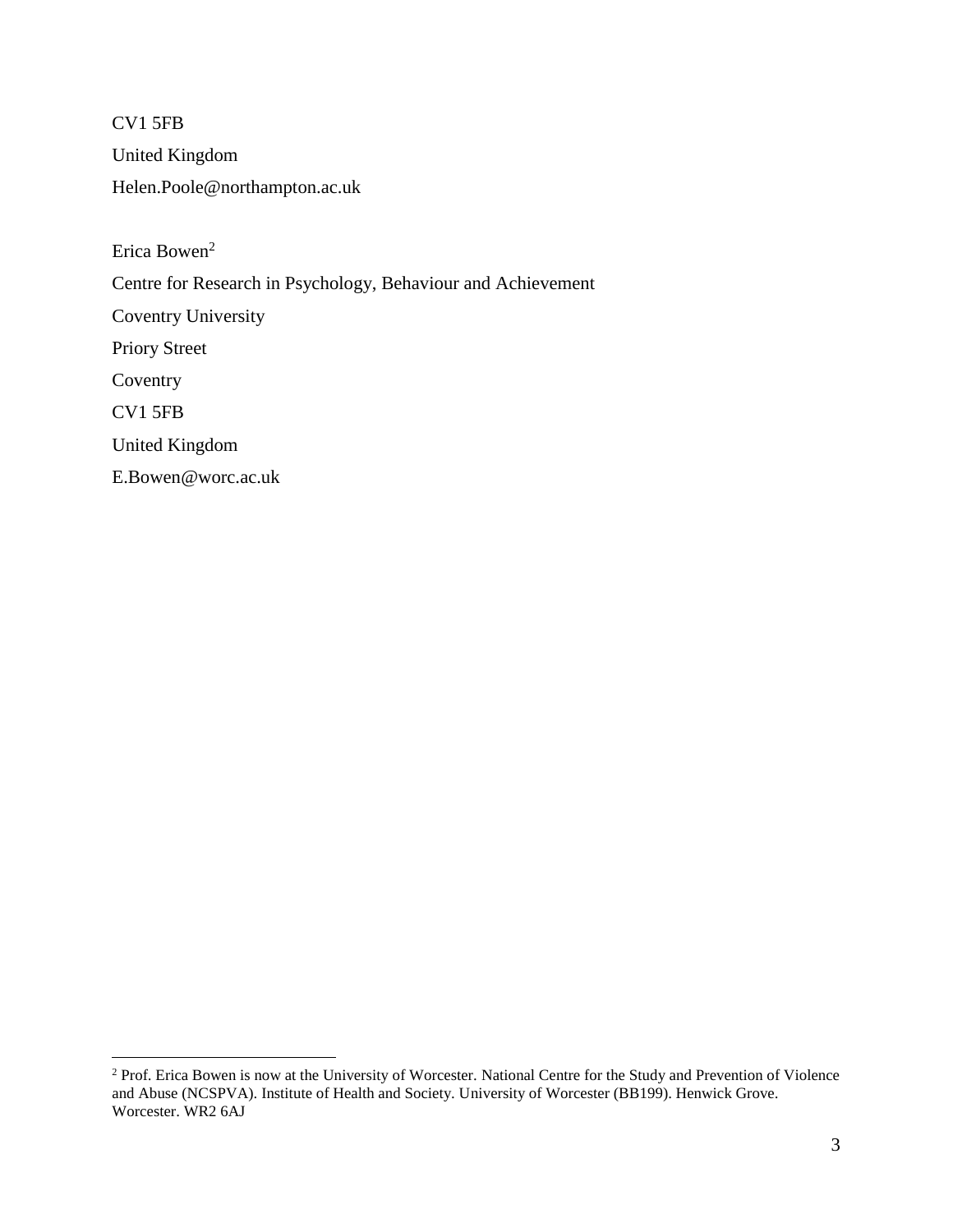#### **The sharing of ballistics data across Europe and neighbouring territories**

#### **Abstract**

The current study explored the use of ballistic examinations and cross-border information sharing across 14 European countries. The presented data were collected using a mixed methods technique consisting of semi-structured interviews and questionnaires that were completed by participants. The results painted a very heterogeneous picture of the use of automated ballistic systems across these countries, as well as how ballistic analyses are integrated in the fight against gun-enabled crime. Three super-ordinates themes emerged from the thematic analysis: use of automated ballistic systems; Ballistic evidence recovery and analysis; knowledge exchange and best practices. The ability to draw firm conclusions regarding the value of ballistics comparison systems, either on a national or cross-border basis, is hampered by inconsistencies regarding data recording practices and definitions. Therefore, key recommendations are suggested to establish better cross border cooperation between member states and develop a better understanding of data sharing procedures.

**Keywords:** Firearm; Ballistic evidence sharing; European ballistic database; Open case file; Cross-border comparison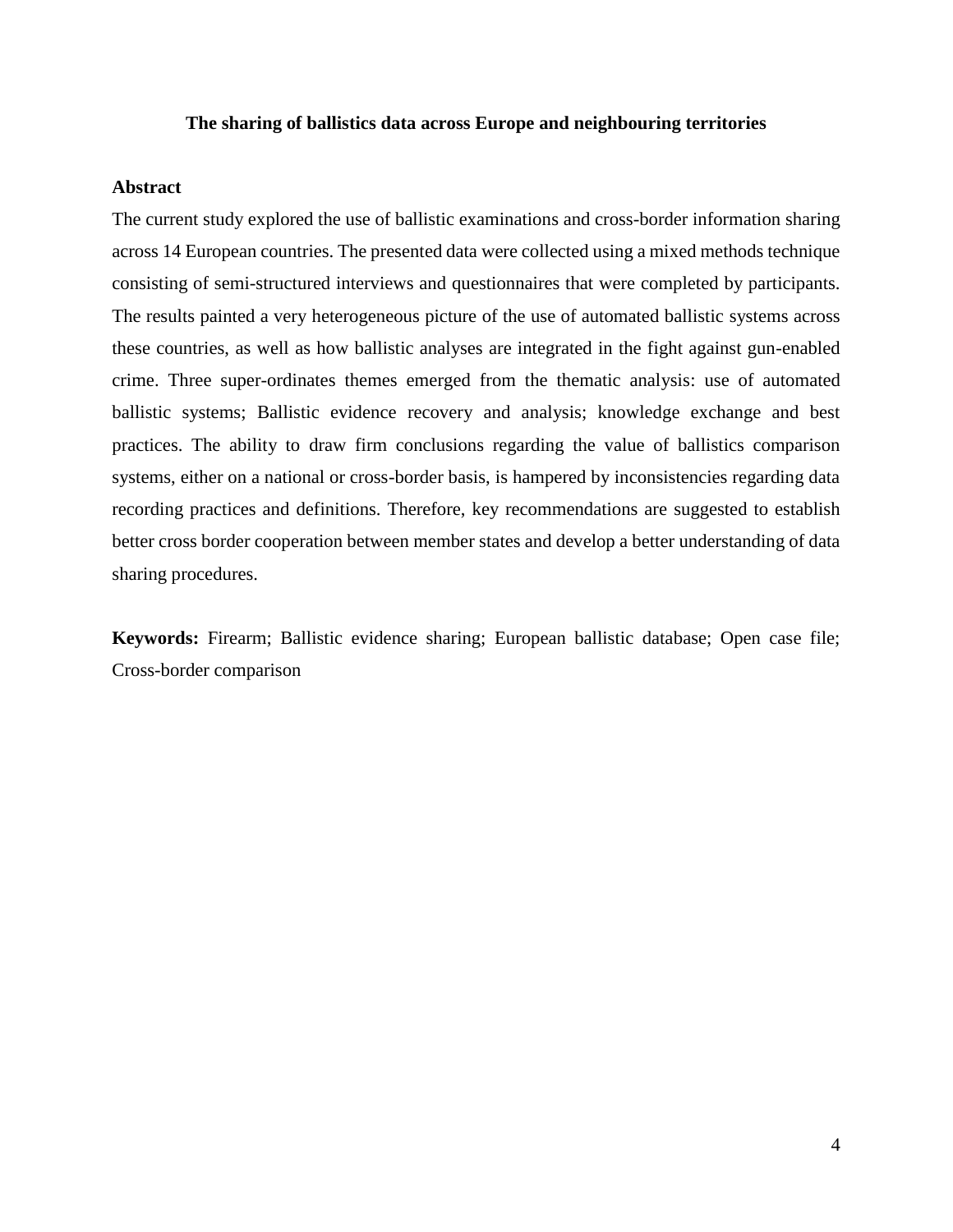### <span id="page-5-0"></span>**1. Introduction**

Previous research has illustrated the importance of sharing ballistic evidence across borders [1]. The use of automatic ballistic comparison systems is now commonplace within forensic labs, enabling quick comparison of recovered bullets and cartridge cases from crime scenes to a database. When analysing ballistics evidence, ballisticians must examine and compare the unique markings that are transferred onto the bullets and cartridge cases when fired from a firearm. This is known as 'rifling', in which unique lands and grooves are indented on the bullet as a result of traveling through the barrel of the gun. Additionally, markings and impressions can be made by the firing pin, breech face and ejector/extractor marks on the cartridge cases [2]. These markings provide essential evidence for linking bullet/cartridge cases to guns.

Further, experts are able to link firearms to crimes by comparing these unique markings. Therefore, many forensic institutes maintain what are known as open case files (OCF), where exhibits (i.e. bullets and cartridge cases) from unsolved crimes are stored [3]. Confiscated guns can be test fired to compare the projectile with the OCF, as well as new evidence found on crime scenes, to find potential "links". The exhibits of an OCF are organised according to "class characteristics": *for bullets, these characteristics include the calibre, number, and direction of land impressions together with their width and pitch; for cartridge cases, characteristics include the calibre, shape of firing pin impression, breech face impression, and the position and shape of ejector and extractor marks* (pp238) [\[1\]](#page-5-0). However, figures reported on ballistic analyses and the prevalence of their use to combat GEC are missing.

<span id="page-5-2"></span><span id="page-5-1"></span>The manual search using microscopes can be used in conjunction with automated systems to compare markings. As such, the use of automated ballistic comparison technology enables ballisticians to compare bullets/cartridge cases at a much faster rate and to combat gun crimes by linking firearms to crimes [4], known as hits. Ballistic automated comparison systems enable the conversion of spent cartridges and bullets in a two- or three-dimensional image that will be used to compare to other pieces of evidence recorded on the system. As such, correlation scores will be typically calculated for the firing pin impression, breech face, and ejector mark and ranked according to the most likely match on the system for cartridge cases to the least likely match. The most likely matches will be compared by ballistic examiners and confirmed in order to establish the presence of a hit [5]. Correlations are calculated using computer algorithms, in which images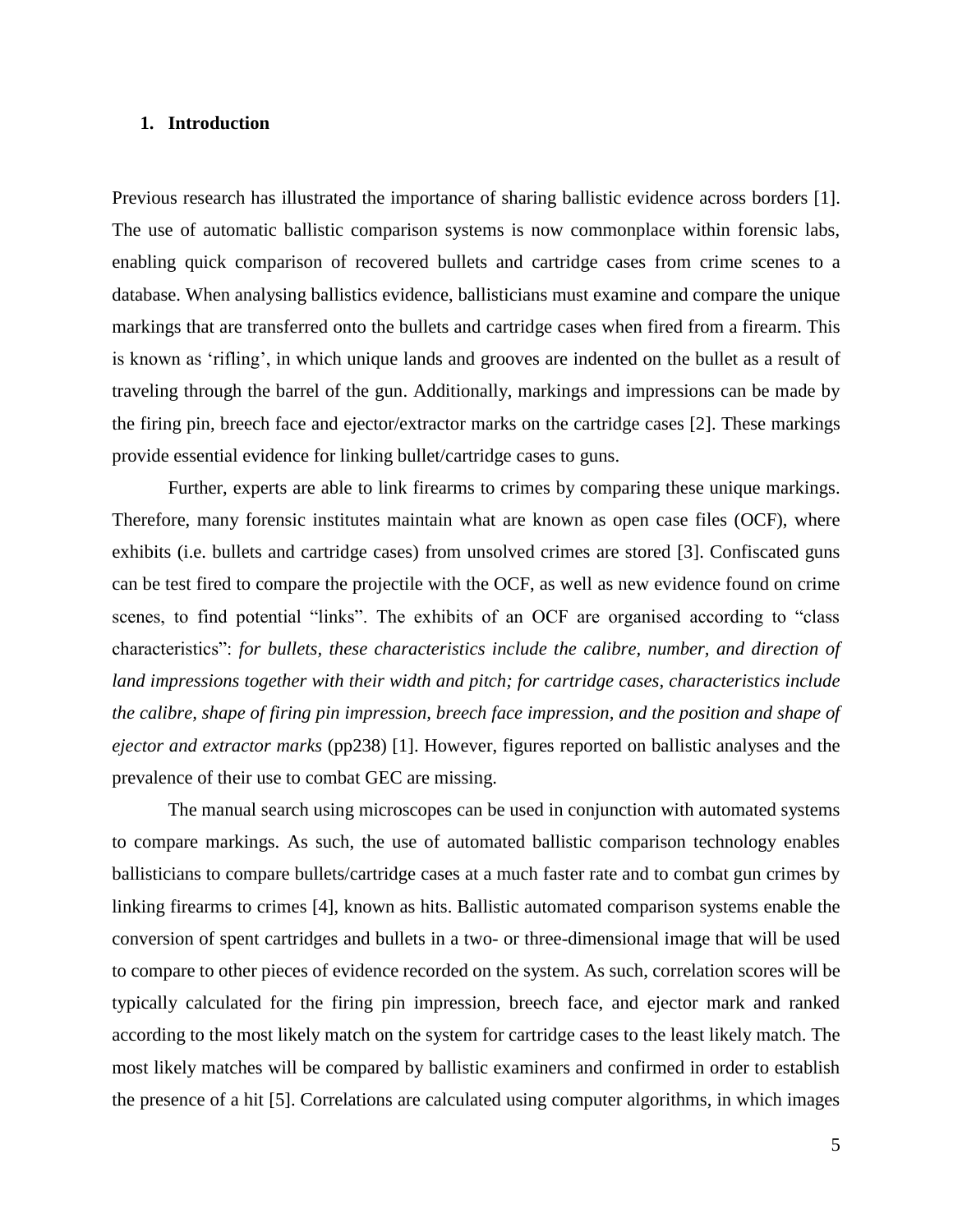of ballistic material are compared the content of OCF to run a correlation process, leading to a "hit list" ranking potential matches to the item being considered. Therefore, the number of hits that were identified by each country concern cases in which a spent cartridge or a bullet retrieved in a criminal investigation were matched with an item stored in the OCF within the country. There are two types of hits: "warm" hits that are investigative or intelligence-led, whereby investigators indicate a probable connection; and "cold" hits, in which a link or identification is made when no previous intelligence existed [\[1\]](#page-5-0). De Ceuster et al. [\[1\]](#page-5-0) noted that OCFs are of great value when finding "cold" hits. The process of double casting (making microscopic quality replicas from ballistic evidence), has also been used as an alternative to sending original evidence for the purpose of international comparison or linking previous crimes, as well as in situations whereby the ballistic systems used were not interoperable between the interested parties [\[11\]](#page-18-0).

However, De Ceuster et al. [\[1\]](#page-5-0) highlighted numerous limitations of ballistics comparison systems, such as: the limited capabilities of the correlation algorithms; the size of the database reducing the 'hit' rate as it increases, the creation of 'noise' by non-relevant evidence in large databases; the correlations influenced by factors such as the material in which the bullet or cartridge case was made or the presence of lacquer on the casing. Due to numerous limitations found with regard to the correlation efficiency, De Ceuster et al. [\[1\]](#page-5-0) concluded that the use of cross-border sharing systems had little value at that time.

Despite the limitations raised by De Ceuster et al. [\[1\]](#page-5-0), numerous advantages have also been shown, such as economic benefits and time efficiency with the possibility of a faster process of ballistics identification, and the reduction of backlogs and delays of these analyses, which in turn prevent further gun-enabled crimes [6[,4,](#page-5-1)7]. Another argument favouring automated ballistic systems that is worth mentioning concerns the successful results that were obtained by the National Integrated Ballistic Information Network (NIBIN) in the USA. In 1999, in an attempt to improve the efficiency of ballistics imaging in the USA, as well as sharing ballistic intelligence between the different States, the Bureau of Alcohol, Tobacco, Firearms and Explosives (ATF) and the Federal Bureau Agency (FBI) agreed on the implementation of a new system "NIBIN", under the responsibility of the ATF. According to King, Wells, Katz, Maguire and Frank [\[5\]](#page-5-2), NIBIN was considered an effective system, totalling over 47,000 'hits' by 2012.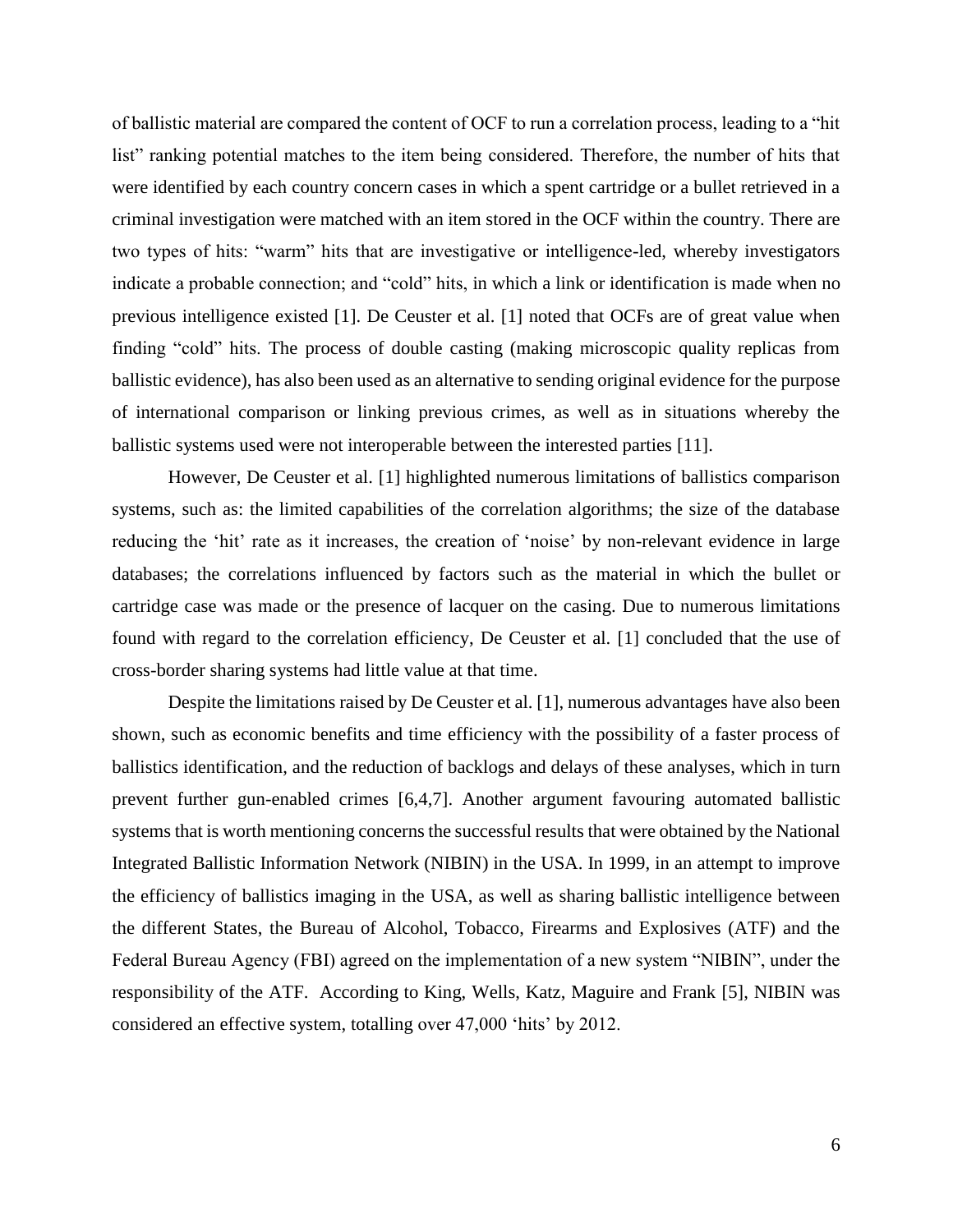Automated ballistics systems are widely used across Europe. Several countries including the United Kingdom, Belgium, the Netherlands, Croatia and Kosovo\* have adopted the use of this technology, although the use of automatic ballistic comparison systems is not homogeneous, with different systems used in different countries such as PAPILLON Arsenal, Evofinder and the Integrated Ballistics Identification System (IBIS). These systems provide the possibility to compare evidence at a national level but also offer the possibility of comparing evidence at an international level where weapons appear to travel across countries. However, compatibility issues arise between systems due to the use of different file formats, which in turn render data sharing problematic [\[1\]](#page-5-0).

The Interpol Ballistics Information Network (IBIN), founded in 2009, supports the crossborder exchange of ballistic data within the EU and beyond, for countries which are equipped with IBIS technology. However, non-IBIN member countries can also benefit from IBIN's international ballistics database through Interpol, using evidence recovered from test fires or double-casting resin replicas (making copies of bullets/cartridge cases) that can then be entered on IBIS and compared with other IBN member countries (cf. Interpol website).

 The transit of firearms and their use in individual and mass shooting incidents has increased the prioritisation of firearms trafficking investigations across Europe. This issue is even more pressing given the recent increase in shooting incidents across Europe, which has led to Europol placing the trafficking of firearms on the watch list of the Serious and Organised Crime Threat Assessment [8]. Consequently, it was essential to obtain an up to date picture of ballistics technology and information sharing across Europe in order to determine whether the conclusions made by De Ceuster et al. [\[1\]](#page-5-0) have been remedied by updates, or whether they are still applicable today.

Therefore, given the absence of research providing evaluations on cross-border facilitation of sharing ballistics data, this mixed-methods study aimed to provide a holistic exploration concerning the perceptions of first hand users on how ballistic analysis can help to fight against gun enabled crime (GEC) across Europe and gather qualitative data which has been neglected thus

 $\overline{a}$ 

 All references to Kosovo are without prejudice to positions on status, and are in line with UNSCR 1244 and the ICJ Opinion on the Kosovo Declaration of Independence.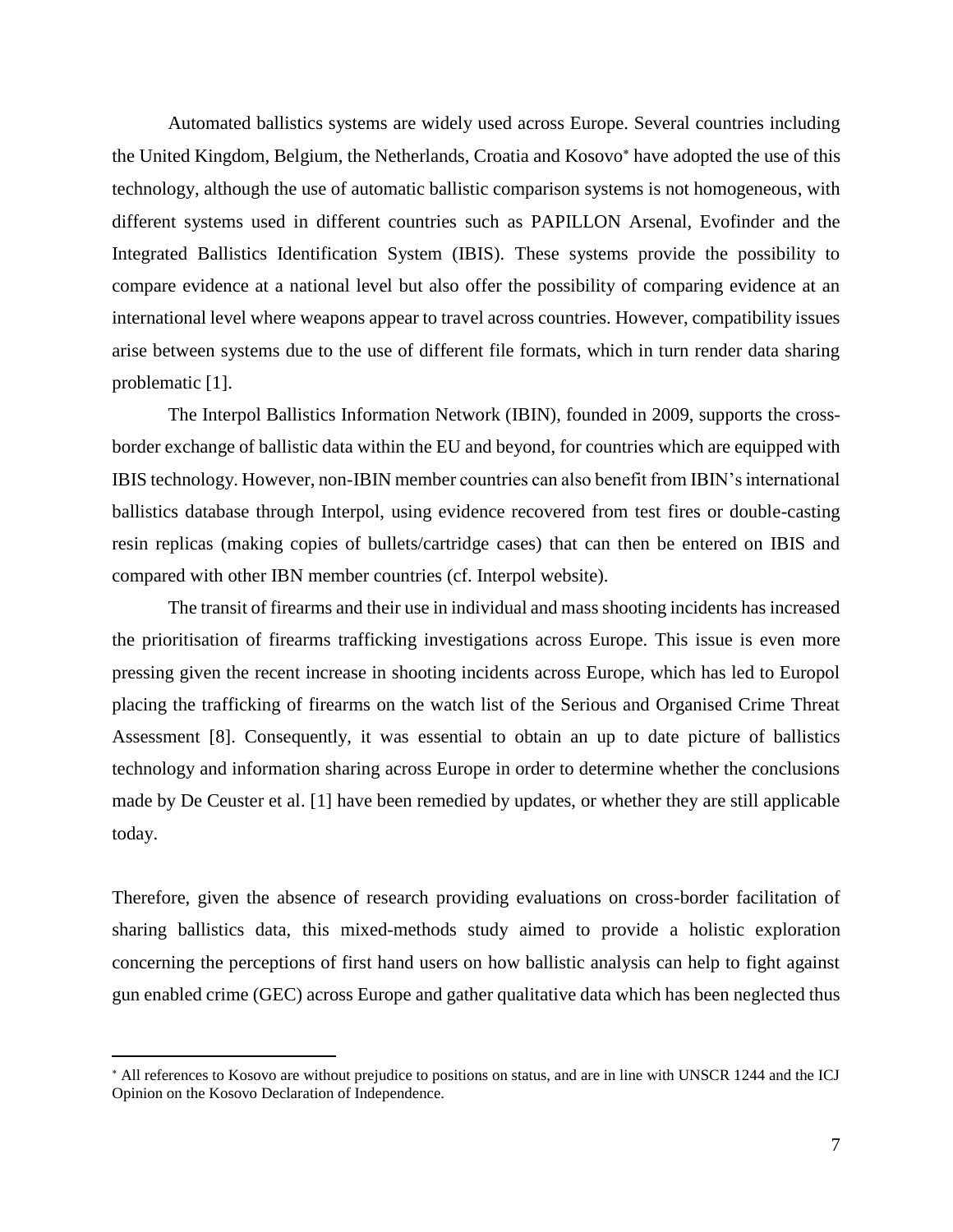far. More specific objectives were to: (1) review the latest available figures for the number of ballistic evidence that were received in the labs, as well as submitted to the automated system within selected European countries; (2) identify the number of hits and to examine how ballistic data was shared across borders; (3) provide a detailed analysis of how ballistics intelligence is currently collated, used and shared between European Countries, Western Balkans and transnationally; (4) explore the perception of efficiency of ballistic comparison systems and whether ballistic intelligence provides evidence, that crime guns do travel across EU borders; and finally (5) identify areas of good practice for the ballistics procedure and to outline recommendations to improve such procedures. As such, a comprehensive study exploring the perceptions and understanding of core EU member states as well as select countries from Eastern Europe could be instrumental in strengthening protocols that are already implemented to share data throughout Europe. In addition, recommendations are needed in order to establish better cross border cooperation between member states and develop a better understanding of data sharing procedures, which should be implemented.

#### **2. Method**

The EU-funded project Examination of Firearms and Forensics in Europe and aCross Territories (EFFECT) [9] aimed to provide EU policy makers with a definitive body of knowledge concerning the nature, extent and impact of gun enabled crime (GEC), the effectiveness of interventions aimed at combating GEC and the cross-border sharing of ballistic intelligence. The overall project was divided into three strands: policy and legislation around firearms, policing gun crime, and ballistic analysis. This current study reports the findings from the latter strand, using mixed-methods consisting of the use of quantitative questionnaires (to fulfil objectives one and two), and semistructured interviews (to address objectives three to five).

## *Research design*

The design of the questionnaire drew together previous studies and other relevant literature exploring the potentiality of a European shared database [\[1\]](#page-5-0). It also reflected the methodology used in King et al. [\[5\]](#page-5-2) in which they investigated homicide cases that were resolved using the NIBIN system. The questionnaire (see Appendix 1) consisted of questions on the automated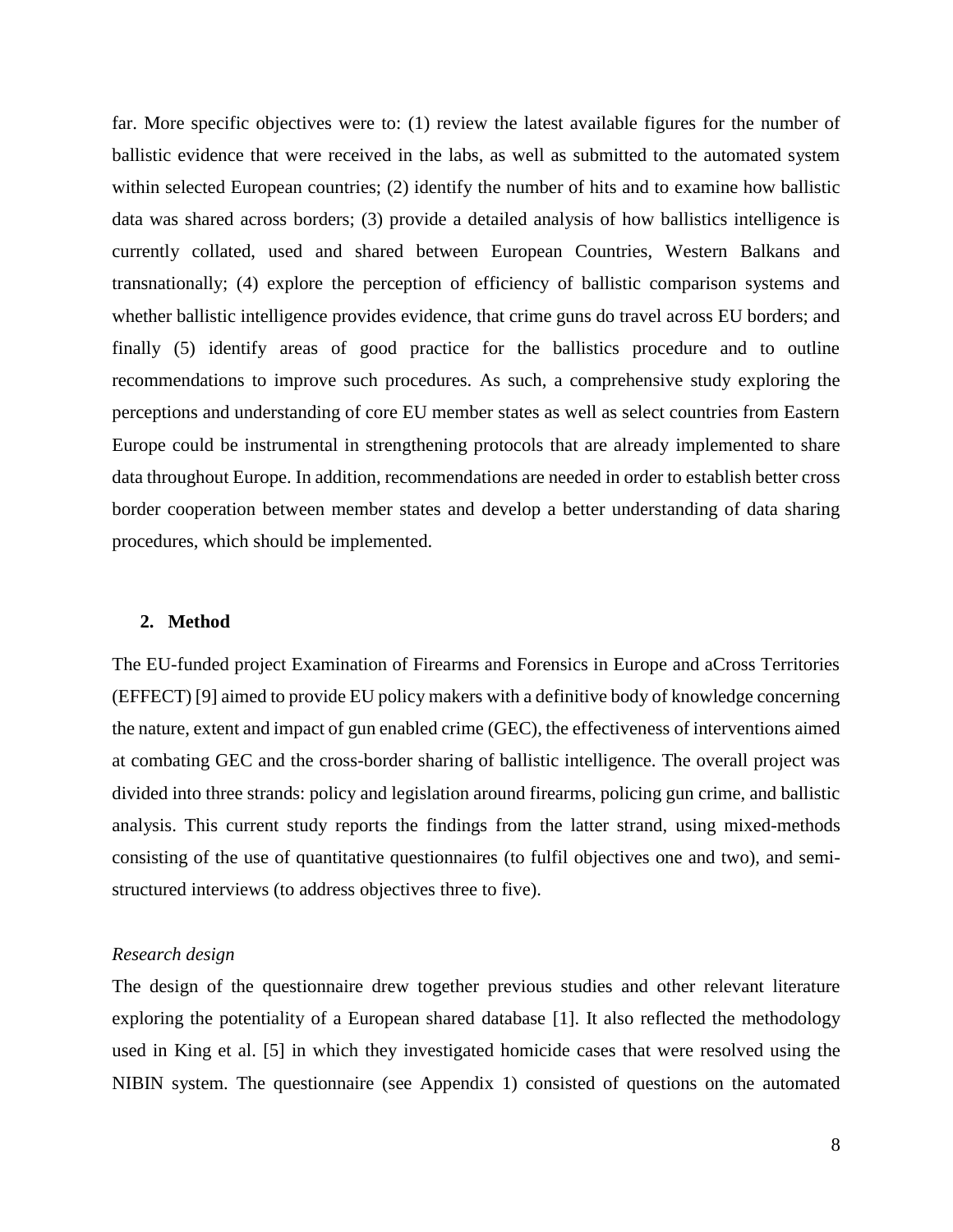systems in use (if any) or alternative methods (e.g., double casting), the quantity of bullets and cartridge cases acquired and correlated in the system nationally, and the number of hits derived from the correlations, as well as the existence and use of a Service Level Agreement.

Information gathered from the semi-structured interviews will be focusing on the objectives set in the introduction on the topic of ballistic analysis to fight GEC. Interviews to ballistic experts aimed to collect more detailed data exploring the process of handling firearms, spent brass and fired bullets from crime scene, the challenges and the processes, the use of ballistics comparison system and automated system, international ballistics connection, recommendation on how gun crime could be prevented nationally and at international level.

All interviews (conducted with individuals or groups) followed an interview guide designed specifically for different stakeholder organisations (i.e. policy makers, police, ballistic experts, statisticians, members of non-governmental organisations). This ensured that the data generated were comparable and reliable.

#### *Sample*

Individuals working for organisations involved in combatting GEC in Europe were invited to participate in the interviews and questionnaires. Recruitment was conducted via email and utilised a snowballing technique. Key stakeholders were identified and contacted directly, either using generic contact details that were publicly available on organisation websites, or directly contacting a named person provided through project partners and their connections. The nature of the research was explained in the initial contact and a request for participation was made.

 Individuals conducting ballistic analyses were contacted in 14 countries; of these, 42 participants were recruited from: the UK, France, Belgium, Germany, The Netherlands, Italy, Spain, Portugal, Former Yugoslav Republic of Macedonia (FYRM), Croatia, Serbia, Kosovo\*, Sweden and Denmark. In the case of five countries, it was not possible to conduct individual interviews; instead, group interviews were preferred by the stakeholder organisation. In these instances, the role of each participant was clearly identified. All group interviews were conducted face-to-face, and individual interviews were conducted either in person or using Skype.

All interviews were conducted by an experienced multi-national team of six researchers between July and November 2015. Where possible, the interviews were conducted in English and transcribed verbatim. However, interviews in Germany, Italy, and France were conducted in their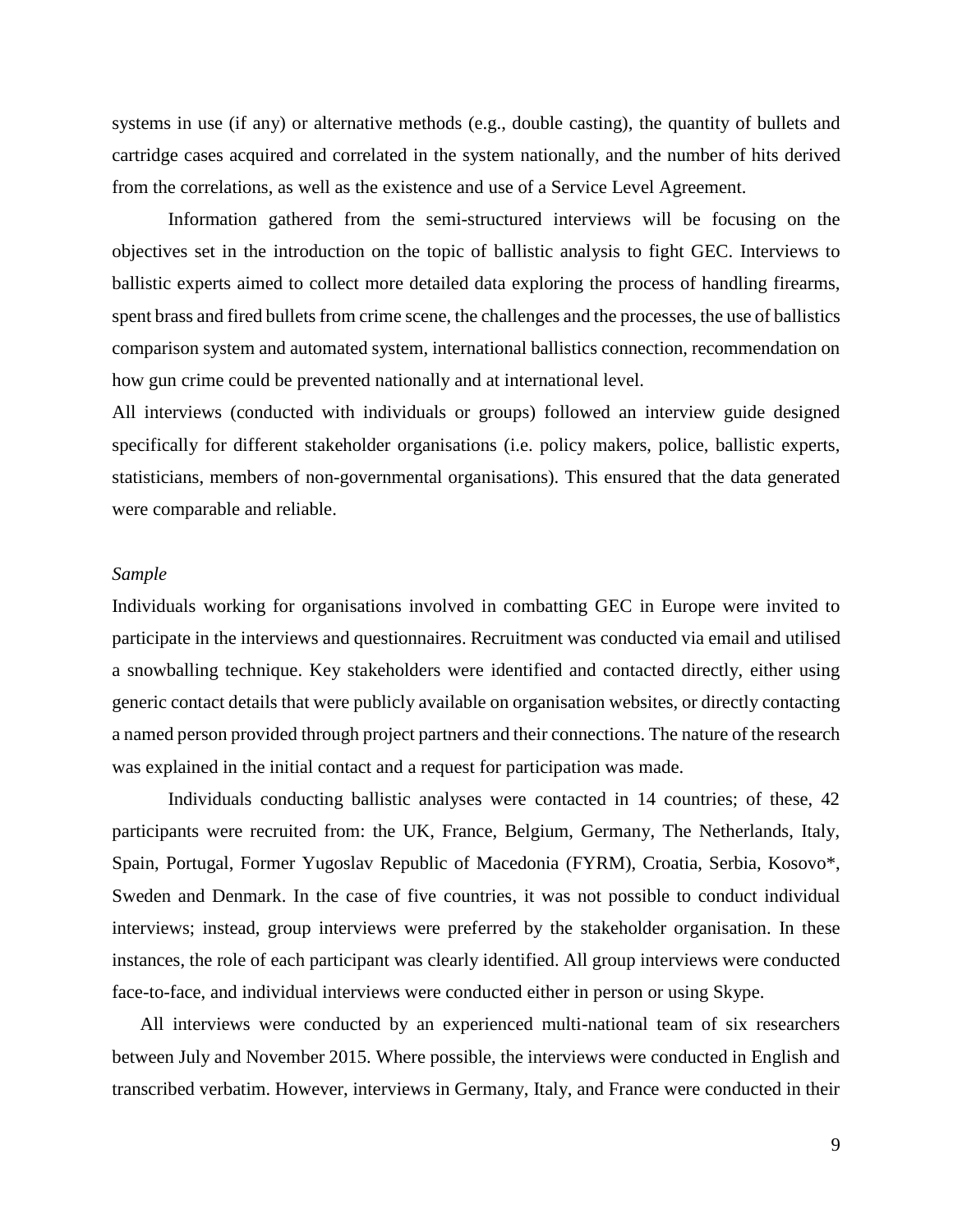native language by our bi-lingual interviewers. These interviews were transcribed and translated into English by the respective interviewers. One interview was conducted using a translator who was appointed by the stakeholder's organisation. In this instance, only the answers provided by the translator in English were transcribed. Of the nine questionnaires distributed to participants working in forensics, eight questionnaires were completed and returned to the researchers between August 2015 and April 2016. For Denmark, information from the questionnaire was discussed in their interview, and data has been extracted from this.

#### *Ethical approval*

Ethical approval was obtained prior to the start of data collection from the University Research Ethics Committee. At the start of each interview, written consent for each participant was obtained. Further, all participants were fully debriefed at the end of the interviews. Participants were informed of their right to withdraw their participation and were given up to seven days after the interviews to withdraw their data from analysis. Given the high sensitivity of the project, all personal information that explicitly identified individuals and organisations were removed from the transcripts and details of participants remained fully confidential.

To avoid publication of sensitive data pertaining to ongoing operations by law enforcement agencies, participants were given increased ownership of their statements. As explained in the consent form, participants could express their wish to view the transcribed interviews before the analysis would commence. In order to maintain validity of research findings, statements could not be altered and would still be included in the analyses. However, participants were given the opportunity to identify any statements which they did not wish to be published.

#### *Data analysis*

The data collected from the questionnaires were collated and a descriptive analysis is presented in the tables in the results section. Furthermore, the rich, qualitative data collected from the semi-structured interviews were subjected to Thematic Analysis, in accordance with the guidelines by Braun and Clarke [10]. The transcripts were coded by the lead author and the second author then reviewed the codes and transcripts to establish that the codes were valid and that saturation had been reached. Excerpts were selected from the transcripts which provided the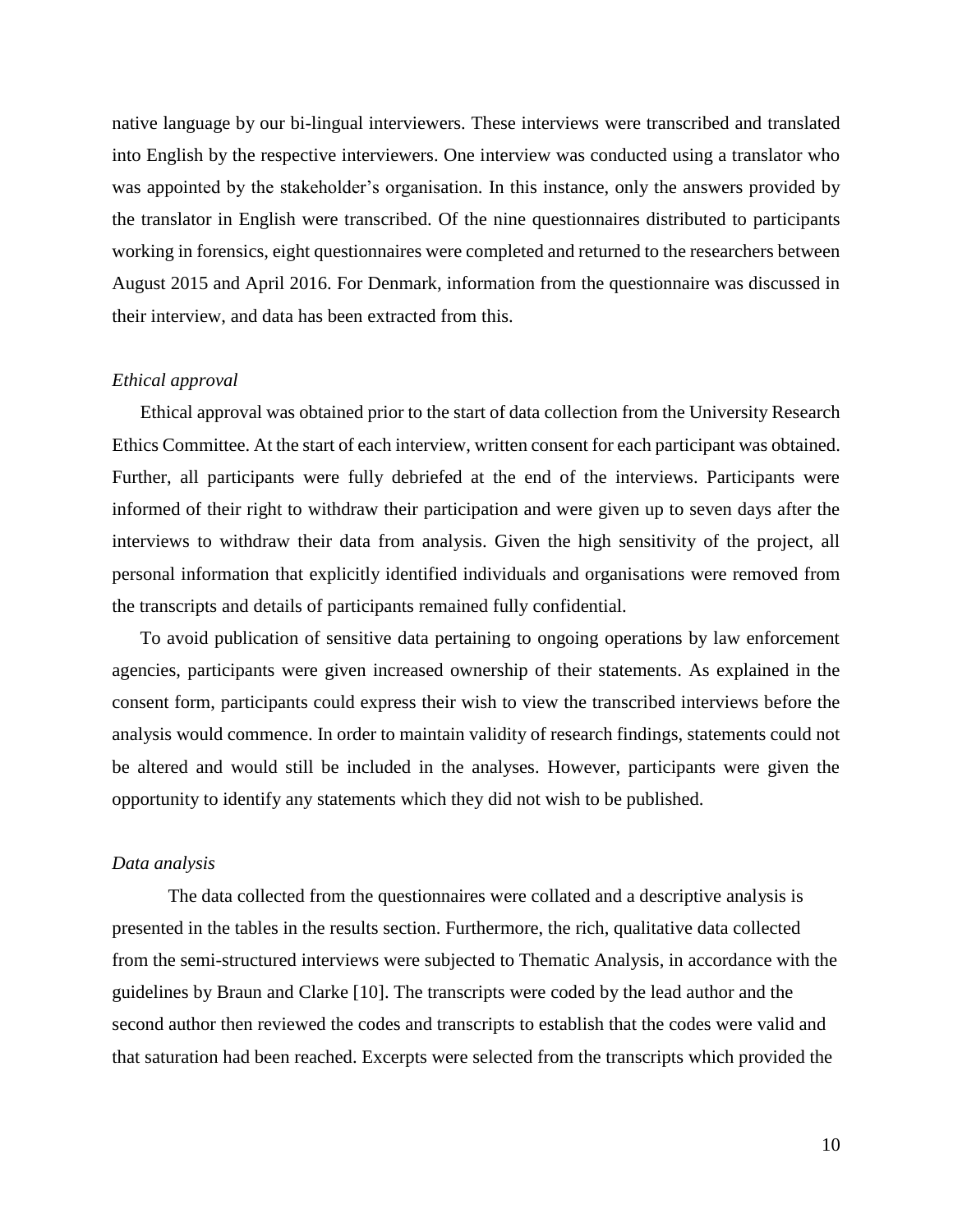clearest support for the themes identified and these are presented in the next section. In addition, these themes are consistent across the countries represented.

#### **3. Results**

 $\overline{a}$ 

The results outlined in this section are structured and discussed according to the three superordinate emergent themes: "use of automated ballistic systems", "Ballistic evidence recovery and analysis", and "knowledge exchange and best practices" that arose from the qualitative analysis. In addition, answers returned from the nine completed questionnaires were analysed in a descriptive manner and presented to support the qualitative analyses, as presented below.

#### **3.1. Use of automated ballistic systems**

This theme discusses the use of automated ballistic systems across the participating European countries. The need for automated ballistics intelligence systems was broadly accepted by participants due to the number of pieces of evidence being received by forensic science laboratories, particularly when police requires the acquisition of all viable ballistics pieces. Such systems were also felt to make analysis easier and clearer, accelerates the process of identifying correlations, and provides a clear picture of gun usage across a whole country and are an important asset in the fight against GEC. Moreover, one participant emphasised their desire for all countries to be connected

*We think that it could be really, really good for the investigations of ballistic crimes to have automatic ballistic system linked around all Europe because it's very easy for us to check any case with Portugal or with Denmark or the United Kingdom because we belong to the IBIN network but not so easy to do it against Germany, Austria, Belgium and some other*  countries that don't belong to this network (1MESB)<sup>3</sup>.

<sup>&</sup>lt;sup>3</sup> In order to ensure participant anonymity, each participant was assigned a reference code and generated as follows: participant number within the country; gender (male or female); country (initial of country); and role (initial of role: e.g.  $B =$  ballistic;  $LE =$  law enforcement;  $P =$  Policy; NGO = non-governmental organization). For instance, 1FUKLE means participant 1, female in the United Kingdom, representing law enforcement.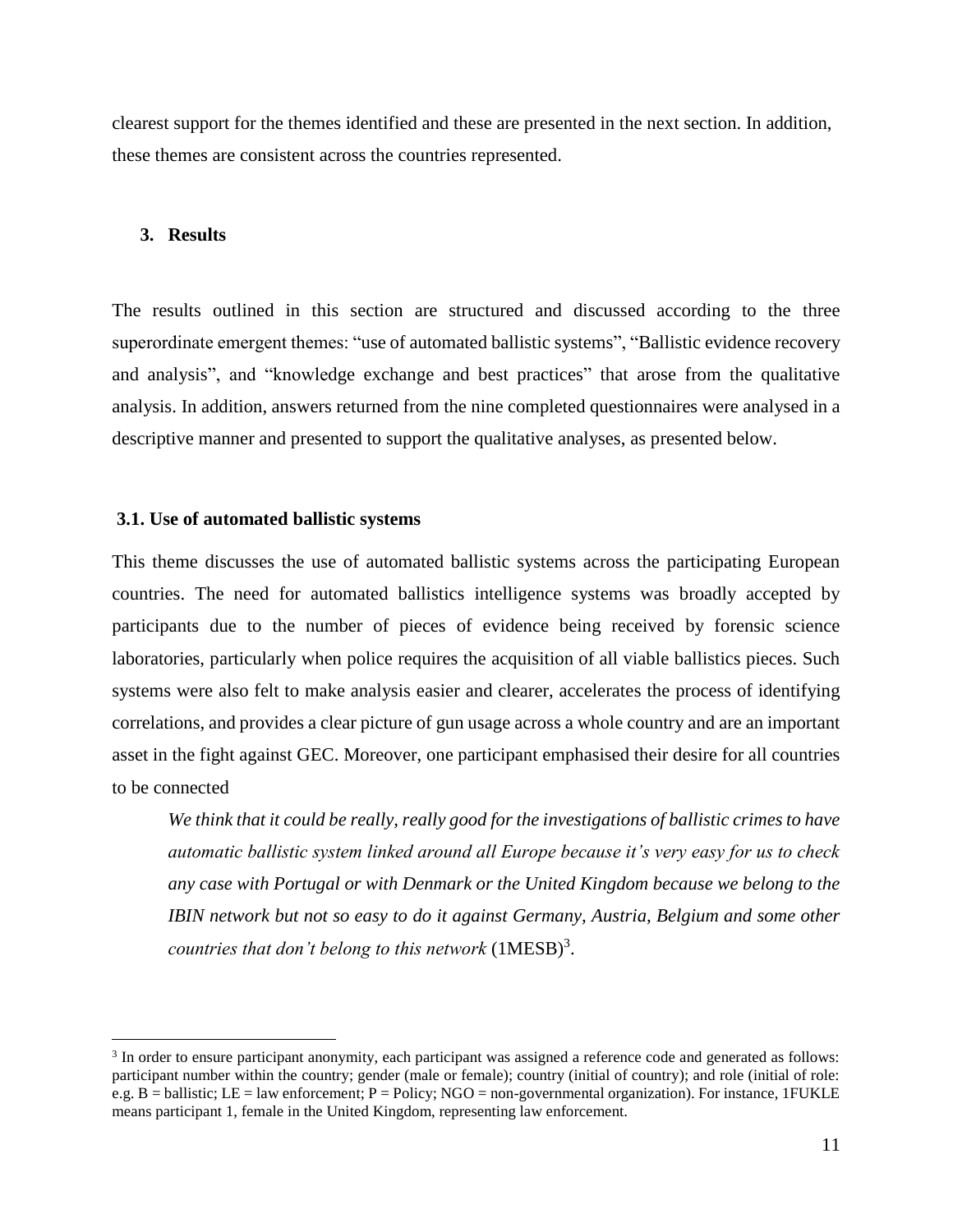It was acknowledged that automated systems can only perform part of the task, and once correlations are identified, ballistics experts are required to undertake manual comparisons to identify probable hits. Nevertheless, the systems were largely regarded as increasingly efficient with advances in technology, with some participants highlighting their desire to upgrade their current systems.

However, for countries with low levels of gun crime, some participants did question the value of automated comparison systems. Participants also acknowledged there is still room for improvement:

*And the system nowadays, I think, they could probably improve, still improve, but they are quite efficient in a sense that finding their matches, if the signature is reproducible, it will come up high in the ranking list* (4MBEB)*.*

As displayed in Table 1, three countries use Evofinder, six countries use a version of IBIS, and interestingly, two countries (Belgium and France) use more than one system. For Belgium, new items of evidence were being recorded in the latest system (Evofinder), and all the physical evidence from their OCF was scanned back on the new system (4MBEB). France had been carrying a double seizure of elements on both Cible and Evofinder whilst Evofinder becomes fully operational and networked. In addition, France will re-enter the physical elements stored in their OCF on their new system (1MFRB).

| Country            | <b>System used</b>         | Date acquired                       |
|--------------------|----------------------------|-------------------------------------|
| Belgium            | <b>IBIS</b> Heritage       | 2002-2010                           |
|                    | Evofinder                  | Acquired in 2010, in use since 2014 |
| Denmark            | IBIS HD3D (bullet and      |                                     |
|                    | cartridges)                |                                     |
| <b>FYRM</b>        | <b>IBIS BrassTrax V2.4</b> | 2007                                |
| France             | <b>CIBLE</b>               | $1994$ – present                    |
|                    | Evofinder                  | March $2015$ – present              |
| Germany            | Evofinder                  | 2006                                |
| <b>Netherlands</b> | <b>IBIS BrassTrax</b>      | 2007                                |

#### **Table 1. Use of automated ballistic systems across countries**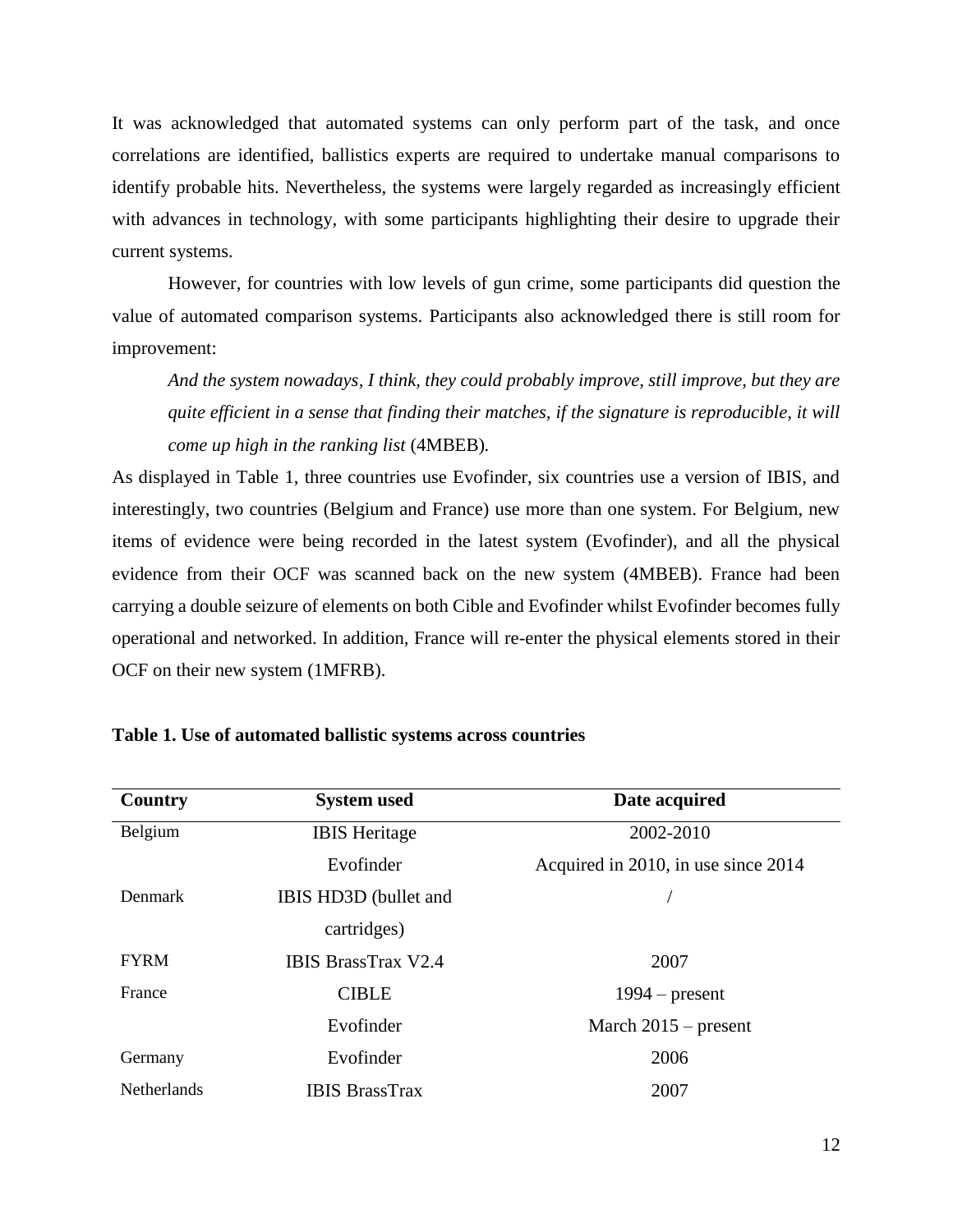| Portugal | <b>IBIS</b> Heritage          | 2015                      |
|----------|-------------------------------|---------------------------|
| Spain    | <b>IBIS</b> Heritage          | 1999                      |
|          | <b>IBIS Trax (BrassTrax)</b>  | 2006                      |
|          | <b>IBIS Trax (BulletTrax)</b> | 2009                      |
| Sweden   | <b>IBIS 3D HD</b>             | 2013 (IBIS 2D since 2003) |

 Participants whose questionnaires were not available stated that they were using other systems. For instance, Russian Arsenal (Papillon) was used in Serbia and was also said to be used in Bosnia-Herzegovina and Albania (1MRSP). Kosovo\* stated in their interview that IBIS Trax (BrasstTax and BullettTrax) was used, whilst the UK said the latest version of IBIS HD3D is used their country. The Carabinieri (Italian gendarmerie) in Italy were said to use IBIS but the version used varied across the country.

## **3.2. Ballistic evidence recovery and analysis**

This theme refers to the ballistics process and analysis of recovered evidence. Five sub-themes were evident from the data: the process of ballistic analysis; open case file; test firing and the use of double casting; correlations and hits, and laboratory standards and timeliness.

### *3.2.1*. *The process of ballistic analysis*

Participants widely reported that every effort is made to recover all ballistic evidence from crime scenes, including bullets, cartridge cases and firearms. There was also a general agreement amongst participants that cartridge cases make for better evidence, as bullets are often too damaged or unusable for analysis.

Although some participants discussed following a protocol for analysing markings, it was apparent across the data that how this protocol is followed varies between countries. As such, when analysing different marks on cartridge cases to compare other exhibits and testing a potential match, inconsistences between processes are apparent in terms of the markings that are analysed. Participants from the Netherlands and Germany stated they do not examine other marks aside from the breech face and firing, as this is time consuming and ineffective; in their opinion, such items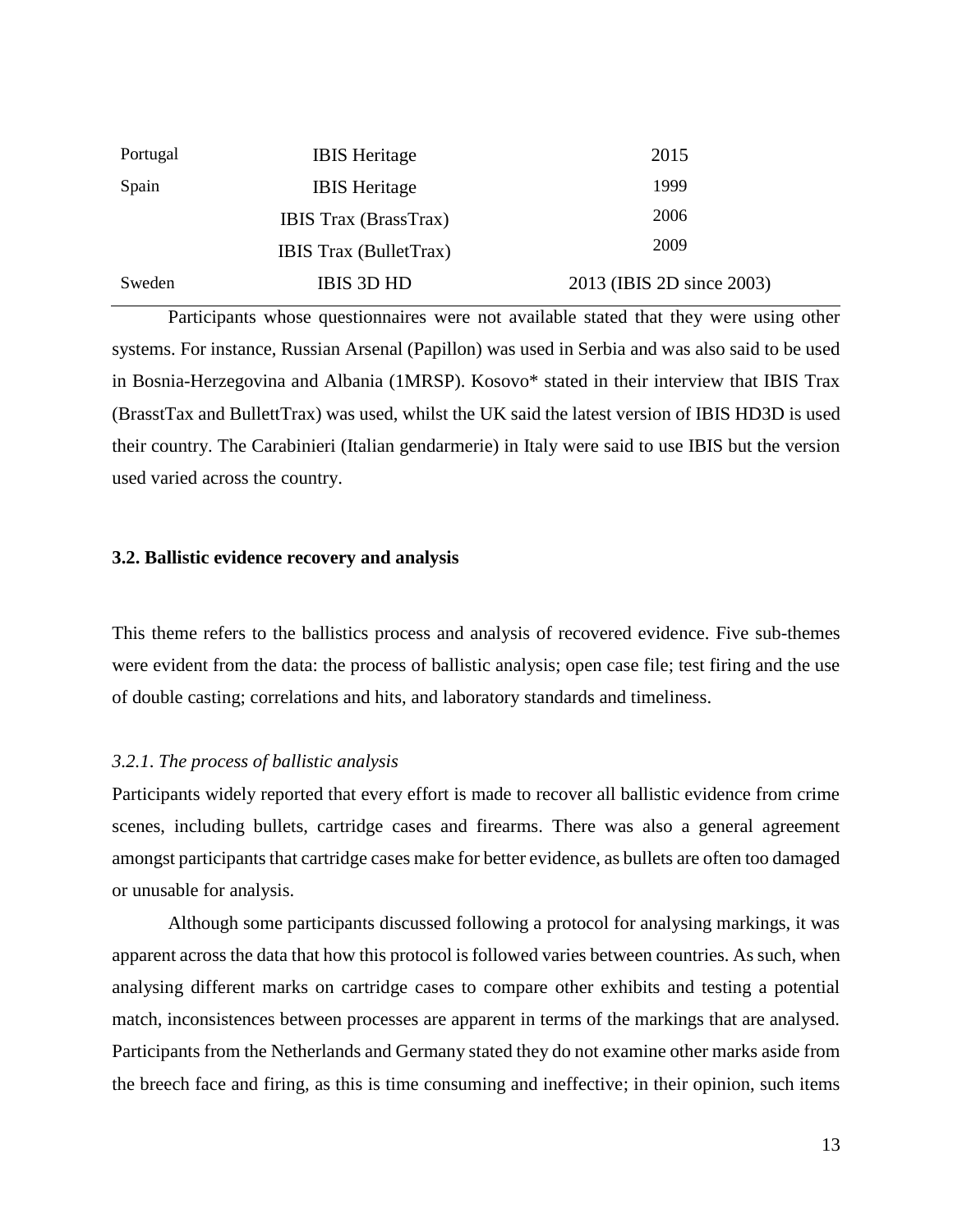are not the best evidence, and are not considered in the correlation (2MFDB). Conversely, practices in France, Portugal and Belgium examine all markings independently (fire pin, breech face, ejector), as well as other factors that would affect the analysis such as a change in light. Participants from Denmark pointed out that 'wear and tear' on bullets and cartridge cases can also occur, which can also impact on the analysis and comparison process (1MDKB).

 Table 2 displays the number of cartridges and bullets that were submitted to a lab or acquired into a ballistics comparison technology system over the last 12 months. It must be noted that out of the nine countries, three gave approximate numbers and one did not possess this information. Moreover, Belgium reported their numbers in terms of items or group of items rather than per item of ballistic material, whilst Spain had differentiated numbers in terms of test-fire bullets/cartridges and unknown bullets/cartridges, and Germany reported that their numbers referred to evidence ammunitions. Additionally, FYRM reported that they did not have the equipment for inputting bullets and no database to assess the exact number of cartridges or bullets they had on their system at the time of the interview. This highlights the lack of standardised procedure for recording this type of information, thus rendering international comparisons difficult.

**Table 2: Number of ballistic items that were submitted/acquired over a 12-month period** (data received between August 2015 and March 2016)

| Country     | No. of    | No. of bullets | No. of    | No. of         | <b>Backlog</b>   |
|-------------|-----------|----------------|-----------|----------------|------------------|
|             | submitted | acquired in    | submitted | cartridge      | (case)           |
|             | bullets   | ballistic      | cartridge | cases          |                  |
|             |           | system $(\% )$ | cases     | acquired in    |                  |
|             |           |                |           | ballistic      |                  |
|             |           |                |           | system $(\% )$ |                  |
| Belgium     | 110       | 82 (75%)       | 143       | 86 (60%)       | 17               |
| Denmark     | 380       | 380 (100%)     | 994       | 994 (100%)     | $\boldsymbol{0}$ |
| <b>FYRM</b> | ~100      | <b>NA</b>      | $~2600*$  | $~2340*(1)$    | Unknown          |
| France      |           | 1985 $($ )     |           | $3869$ (/)     | $420**$          |
| Germany     | 550       | $1890*$ (/)    | 540       | $3030*(1)$     | ~11000           |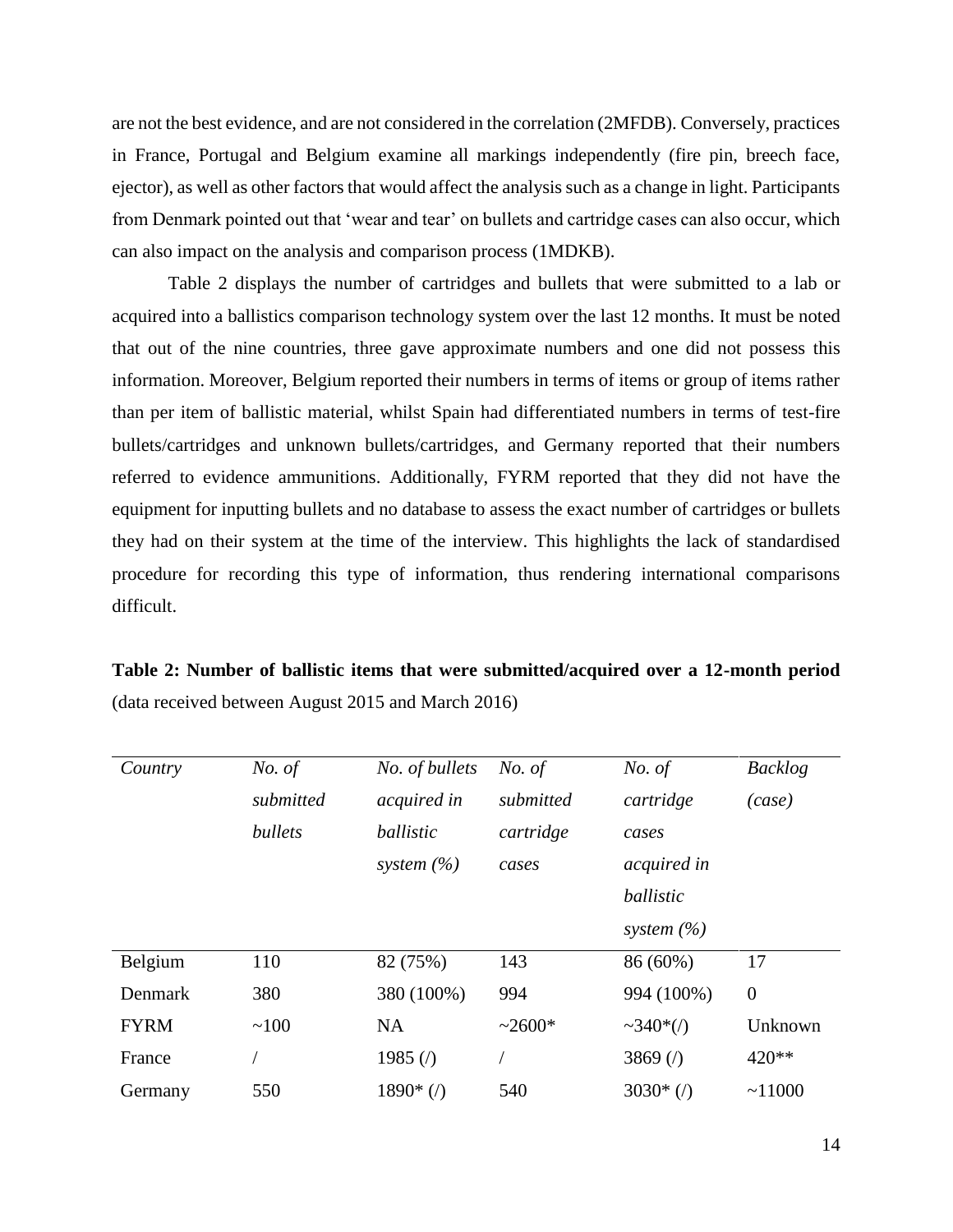| <b>Netherlands</b> | ~1200 | $0(0\%)$  | ~2000 | $~1400(5\%)$ | $\leq$ 5 |
|--------------------|-------|-----------|-------|--------------|----------|
| Portugal           | 293   | $667*(7)$ | 72    | $3114*()$    | $\theta$ |
| Spain              | 1263  | 615 (49%) | 3230  | 1465 (45%)   | ~100     |
| Sweden             | 707   | $~100\%$  | 1097  | $~1600*$     | ~20      |
|                    |       |           |       | $(100\% + )$ |          |

\* In the case of Germany, Portugal, Sweden and the FYRM, acquisitions are greater than submissions. They may be reporting the total held on the OCF (Germany reported they retain an OCF of about 3,000 pieces), as opposed to acquisitions during that year. Alternatively, submissions may have been counted per case, or else may have been submitted from a previous period and only acquired within this period due to a backlog. \*\* to the 30th of June 2015

As shown in table 2, only a proportion of the ballistic items received at the laboratory were acquired into the ballistic system, though Denmark and Sweden had submitted all items. Amongst cartridge case acquisitions, which are generally regarded as the most successful for generating hits, acquisition rates varied between 5% of submissions in Spain, to 100% in Denmark. The lower rate of submissions in some of the countries might be the result of variations in policy. In Sweden for example, the policy is to acquire all pieces onto the system other than approximately 5% of pieces that are not suitable for IBIS (e.g. partial bullets) (3MSWB). In other countries, there are limitations on how much material from each case should be acquired into ballistic systems.

Another possible reason why all pieces may not have been acquired is due to backlogs; that is, the number of ballistics related cases more than 3 months old at the time of interview awaiting processing. However, backlogs were not reported as a major issue for most participants. Some participants stated the size of backlogs can fluctuate depending on the time of year. Participants from Spain and the FYRM did report having a backlog, both having stated that this is due to the number of cases and the circumstances surrounding them. At the time of the interview, the backlog across countries reportedly ranged from no cases up to approximately 11000 cases, although seasonal variations were identified. Portugal and Denmark both reported not having any backlog.

Additionally, another cause of delays echoed amongst the participants was other forensic processes (for example, DNA testing), as ballistics teams are the last in the process to receive the evidence. However, according to a few participants, it is rare to find DNA on bullets and cartridge cases (2MFDB).

#### *3.2.2. Open Case File*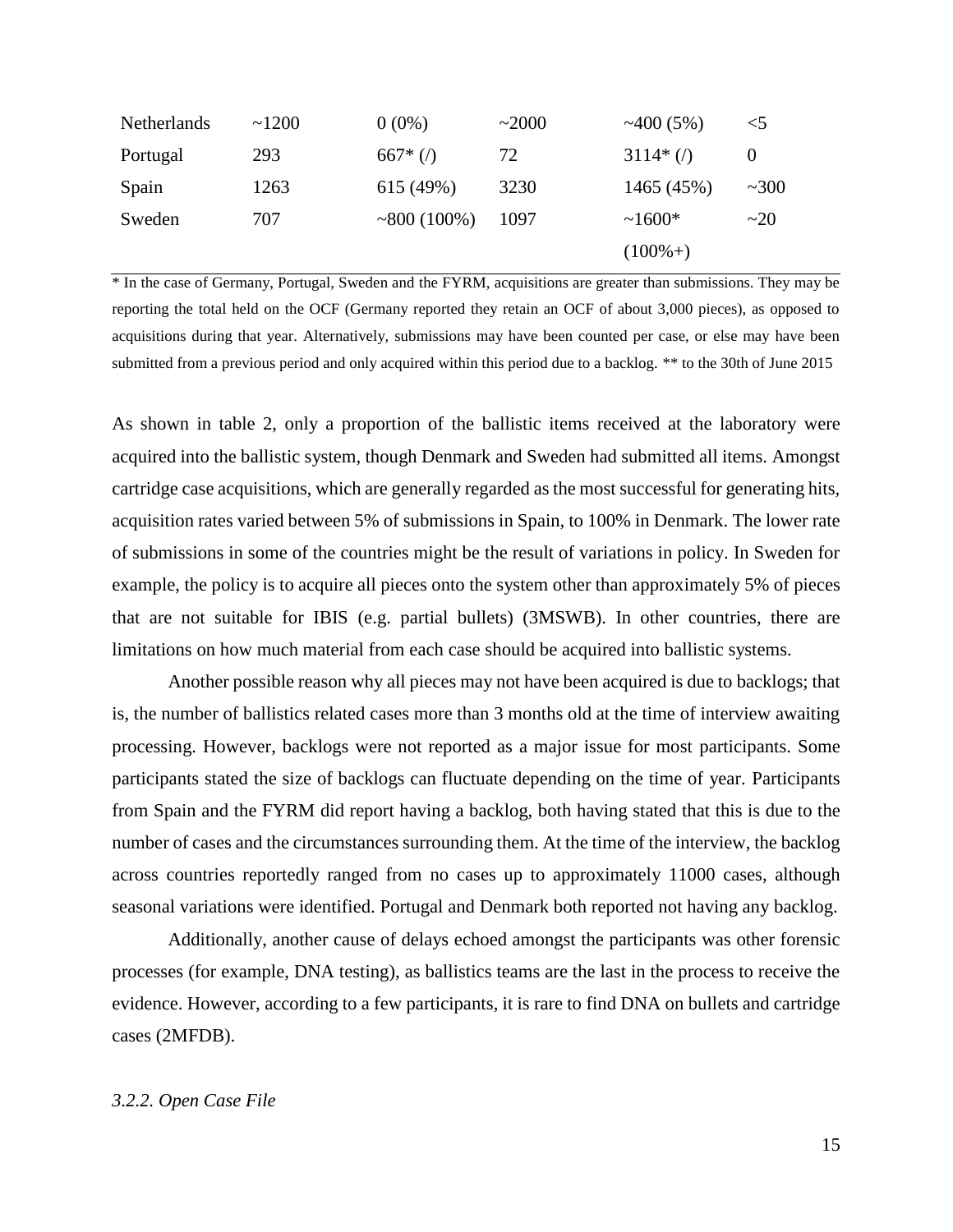The perception of best practice with regard to populating the OCF and automated ballistic systems was found to vary greatly between countries. Countries using an IBIS system agreed that all ballistic evidence should be inputted into the system. This included non-crime evidence, such as antique firearms. However, unless there is some indication that they have been involved in a crime, this type of evidence will not be looked at. Moreover, concerns were expressed by some of the participants about overloading systems with data, and the subsequent increase of 'noise' in the system, which may reduce efficiency and compromise the identification of probable hits. Thus, some participants considered that maintaining a smaller database increases the likelihood of obtaining a true match.

 It was also apparent that there were differences in terms of how far back ballisticians look at ballistic items, depending on the type of crime committed, and any statutory limitations on prosecutions.

*"But those manual searches on a typical shooting would be local, so it would only be the Forces which are looked by that lab and it would go back two years. However, if it was a homicide and therefore it's that much higher profile and more emphasis on getting any potential links, if there are, we would do a 5 year manual search and that would be done at all of the laboratories"* (3MUKB).

With regard to the evidence which is submitted into the OCF, it was deemed good practice to select the best elements that present different brands, though according to 4MBEB, it is a rare occurrence to gather all evidence into an OCF. Data suggests that typically, 2-3 cartridge cases are selected and put into the system from each case. Fragmented bullets should not go in the OCF, but they can still be matched to other bullets (4MBEB). In France, open cases are only kept for ten years, as the cases have expired judicially. When the expiration time has reached, open cases are destroyed (1MFRB).

 Other participants simply reported that OCFs were not being efficiently and effectively used by investigators and prosecutors, due to a lack of awareness or lack of resources or time to send in evidence. As such, not all the pieces of ballistic evidence is being sent in, thus rendering the OCF incomplete, and therefore they cannot find the hits (1MLNB). Consequently, the majority of participants suggested there is a need to raise awareness of the importance of bringing together all ballistic material for analysis to increase the efficiency of the OCF, given efficiency relies on knowledge and consistency.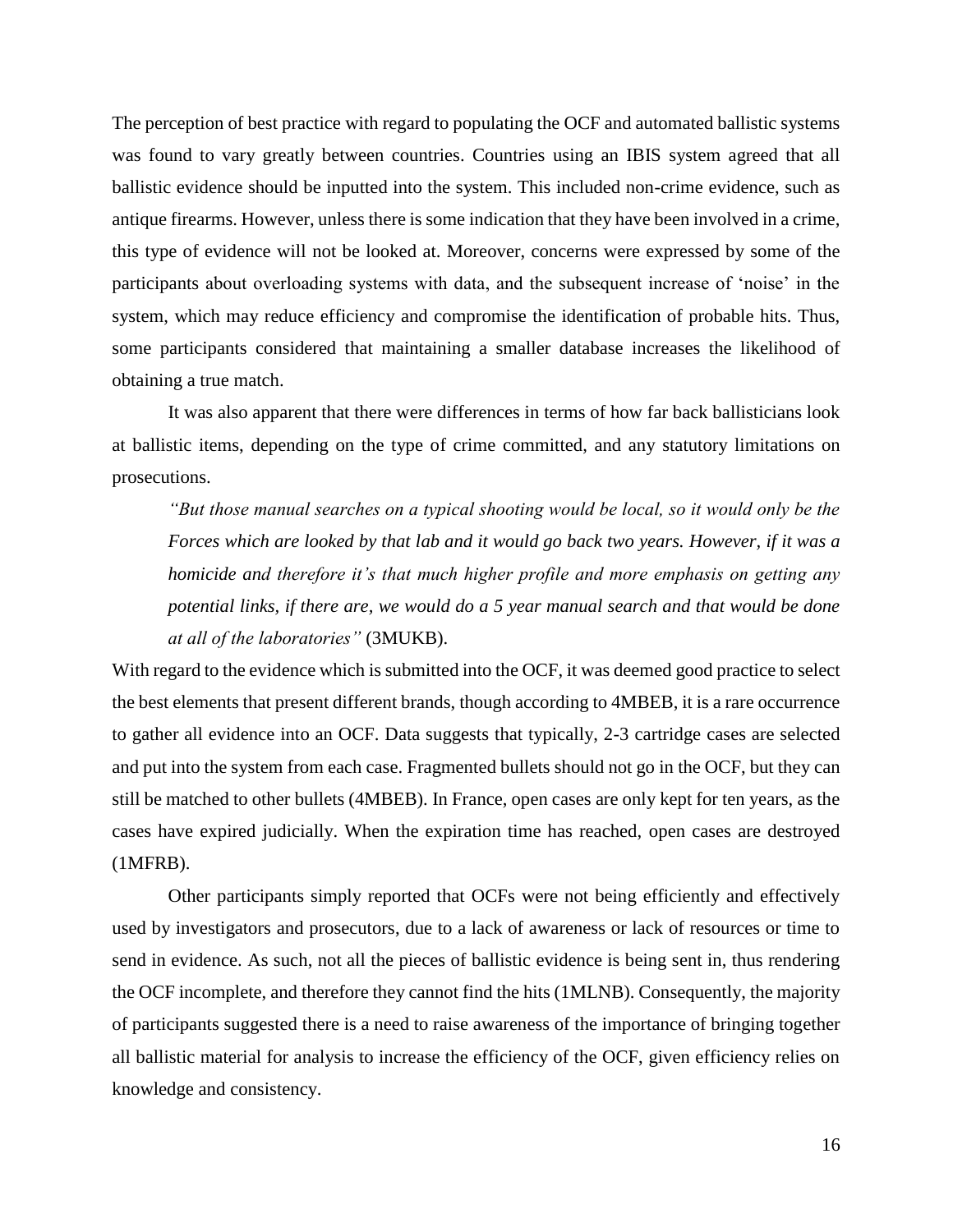In addition, the issue of poor continuation in terms of training (e.g., relocation of staff trained in firearms matter or discontinuation of jobs, lack of hand-over of the expertise) was raised by some participants which has repercussions in terms of submission of ballistic material for analyses. Furthermore, in terms of lack of resources and heightened workload for the investigators occur when a ballistic hit is found with a cold case which means that extra work will occur. A participant has observed resistance or lack of interest from investigators to look at a cold case, when their own case is solved and judged:

*It sounds terrible but you think he or she, as investigators, they are investigating a murder. Actually being told that that weapon was used 18 months ago in another part of the country it's like, doesn't affect the murder they are investigating. It's just more paper work and more work for them.* (3MUKB)

Two participants raised an issue of independent experts (1MFRB, 4MBEB). The use of independent experts can hinder the process of ballistics analysis, as they do not have access to the national database impair evidence gathering at a national level and prevent full comparisons between the recovered evidence and the OCF. For instance, 1MFRB provided an example in which a serial killer was able to commit more crimes with the same gun because the ballistic evidences were never passed onto the national police to be linked together. As a result of this investigation, ballistic criteria that ensure that experts are accredited, had to be implemented within the Justice system, to avoid such problems re-occurring. This account also highlighted how the lack of integration of independent experts with central system had led to the loss of highly valuable intelligence.

In addition, a crucial element that was highlighted was that an incomplete OCF will automatically have a negative impact on the probabilities of finding a match and therefore lowering the possibilities of having an efficient system:

*I am sure that we don't have all the evidence of all the shootings incidents that took place in Belgium, in here, which of course makes the open case files, less efficient on the long run; if you don't have too much evidence from the scene of the crime to compare with these firearms, of course it makes your database not so, extremely efficient* (4MBEB).

*3.2.3. Test firing and the use of double casting*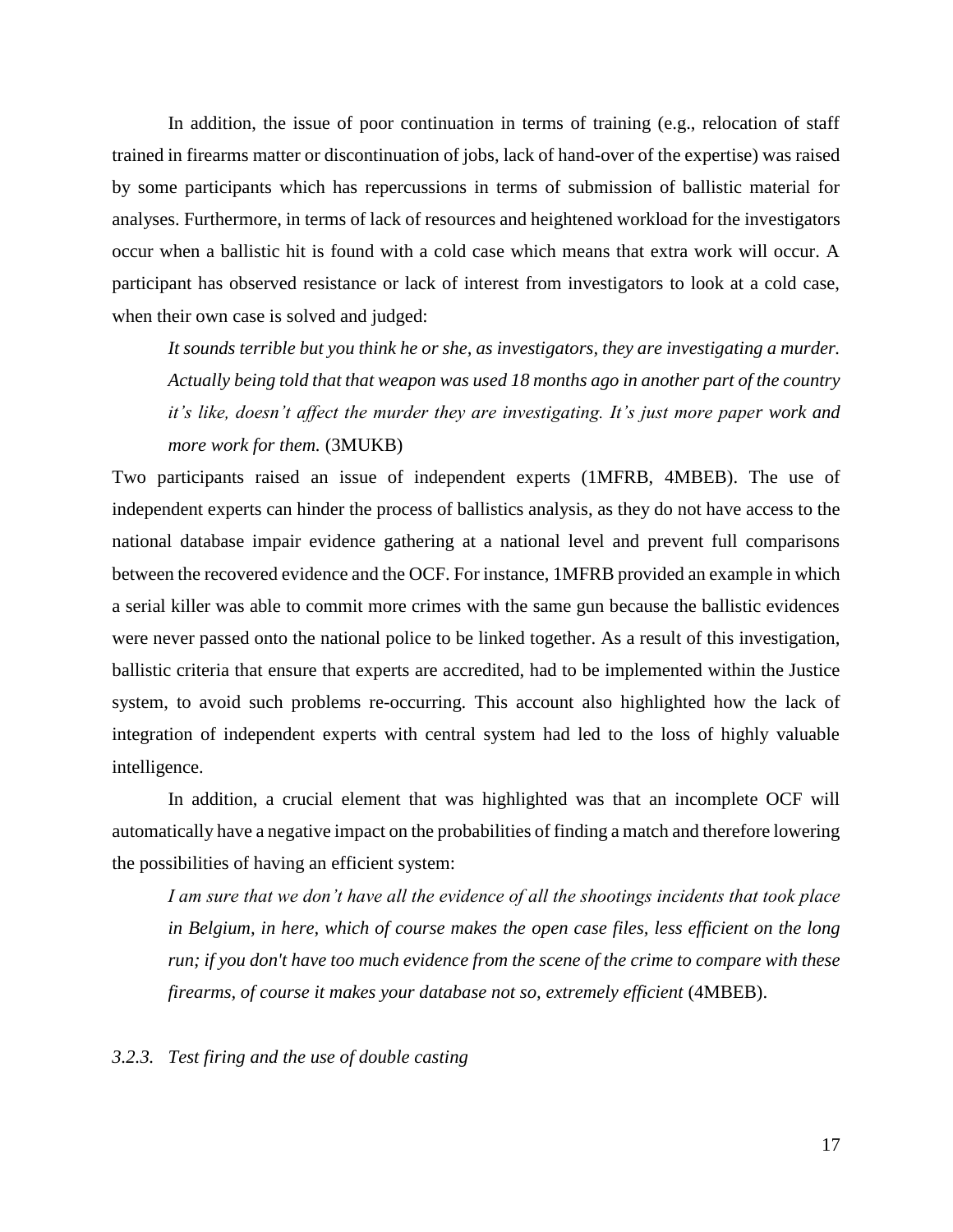It was deemed good practice to test fire all firearms retrieved from crime scenes and compare the spent bullets and cartridge cases against the OCF and automated databases.

A minority of participants regularly mentioned using double casting methods in the interview, with the only down side noted by participants being that the process of double casting was time consuming (1MESB). It was reported that double casts tend to be produced if the evidence needs to physically moved (4MBEB) and upon requests from IBIN members (2FMKB) to carry out comparisons.

| Country            | Does the country | No. of double  | No. of double    | Percentage      |
|--------------------|------------------|----------------|------------------|-----------------|
|                    | use double       | casts produced | casts submitted  | double-casts    |
|                    | casting?         |                | to other country | submitted to    |
|                    |                  |                |                  | another country |
| Belgium            | Yes              | Approx. 50     | Approx. 20       | 40%             |
| Denmark            | Yes              | Approx. 30     | 30               | 100%            |
| <b>FYRM</b>        | N <sub>0</sub>   |                |                  |                 |
| France             | Yes              | None           | None             |                 |
| Germany            | Yes              | Approx. 10     | 5                | 50%             |
| <b>Netherlands</b> | Yes              | Approx. 10-20  | Approx. 25-40    | $100% +$        |
| Portugal           | Yes              | 5              | 15               | $100% +$        |
| Spain              | Yes              | 44             | 16               | 36%             |
| Sweden             | Yes              | $2 - 3$        | $2 - 3$          | 100%            |

#### **Table 3: The use of double casting**

<span id="page-18-0"></span>Although double casting [11] was used by all countries except one (see Table 3), a much smaller number of casts was produced (varying between none to approximately 50) when compared to the number of exhibits received. Although in France, facilities existed to produce double casts, none were manufactured during the period 2015-2016, as double casting is only undertaken when collaborating with IBIN (1MFRB). Of those who did produce double casts, four submitted 100% or more double casts to another country, and between 36% and 50% of double casts were submitted by the other countries. This suggests that for many countries, double casts are not produced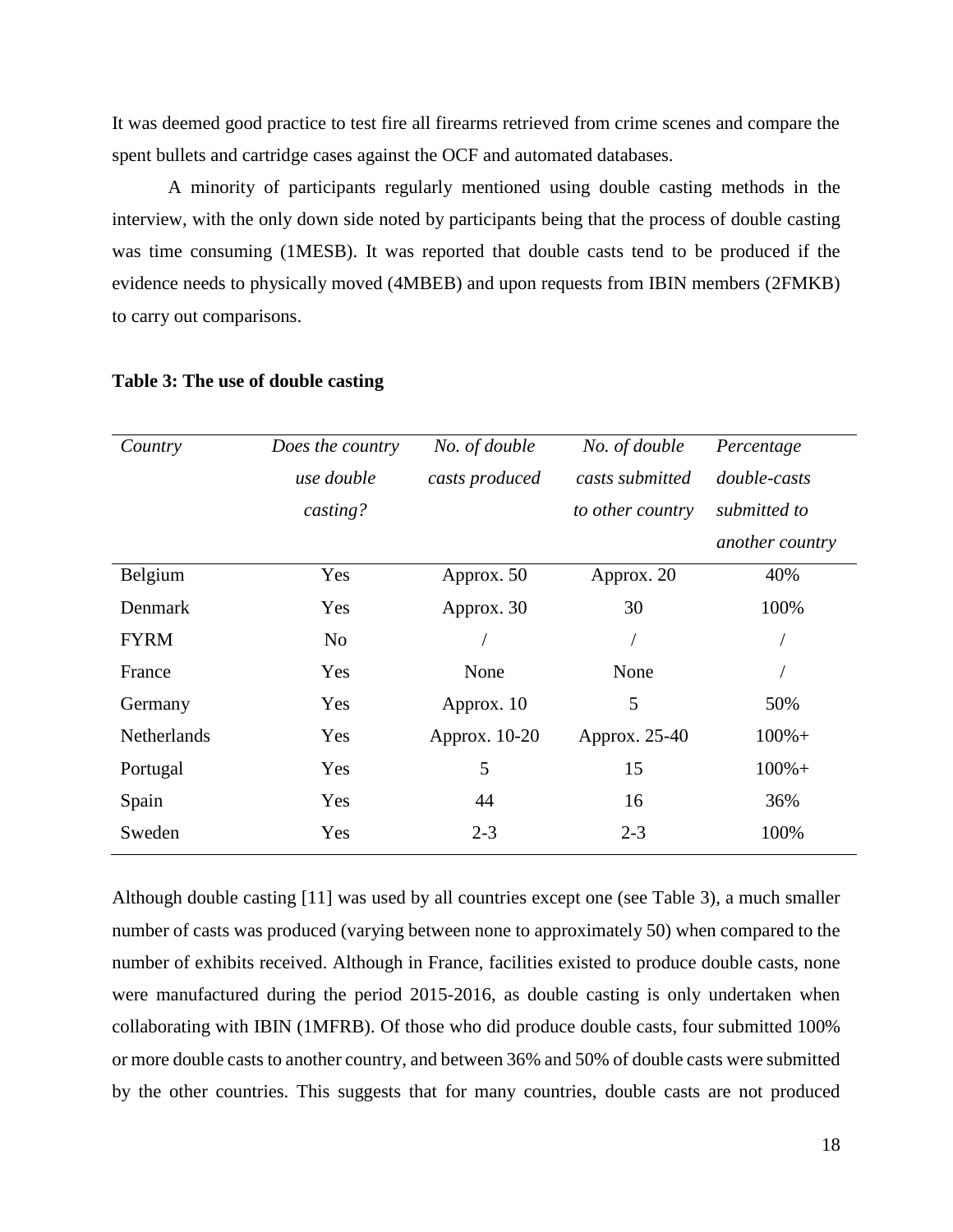speculatively, but with a view to submit evidence into, or to compare the evidence to, another country's database. The majority of countries that used double casting techniques also reported using automated comparison, but seemingly there were differentiations in the usage of double casts. For some, double casts were used for international comparison within Europe whilst others regarded the original evidence as easier to compare, or even to protect the evidence:

*Sometimes, we use double casting of course, for our own work. If we have lead bullets that could be worn out because we take out the lead bullets from the files and put them into microscope we will wear them down so that the traces will disappear. Lead is soft and in that case, you can do double cast so you don't destroy the evidence*. (3MSEB)

## *3.2.4 Correlations and Hits*

The anomalies in data presented in table 4 suggested that countries used different measures for recording hits. For example, the number of correlated cartridge cases ranged from 43 in Portugal to a maximum of 175,800 in Spain. However, Spain reported that they not only included physical evidence in this number, but also online evidence. When asked for further information, they cited the number of acquired pieces, suggesting different understandings about the nature of a correlation. Additionally, the number of correlated bullets ranged from 0 to a maximum of 36,900 (see below for clarification).

| Country     | No.         | No. bullets | No. of hits in | % of         | Use of IBIN        |
|-------------|-------------|-------------|----------------|--------------|--------------------|
|             | cartridge   | correlated  | the last 12    | correlations | to seek            |
|             | cases       |             | months         | resulting in | international      |
|             | correlated  |             |                | a hit        | ballistic          |
|             |             |             |                |              | <i>connection?</i> |
| Belgium     | 86          | 82          | $3^{**}$       | 1.7          | N <sub>o</sub>     |
| Denmark     | 994         | 380         | $7^{**}$       | 0.5          | Yes                |
| <b>FYRM</b> | 340         | $\theta$    | 3              | 0.88         | Yes                |
| France      | Not counted | Not counted | 14             |              | N <sub>o</sub>     |

#### **Table 4: Correlation, hits and use of IBIN**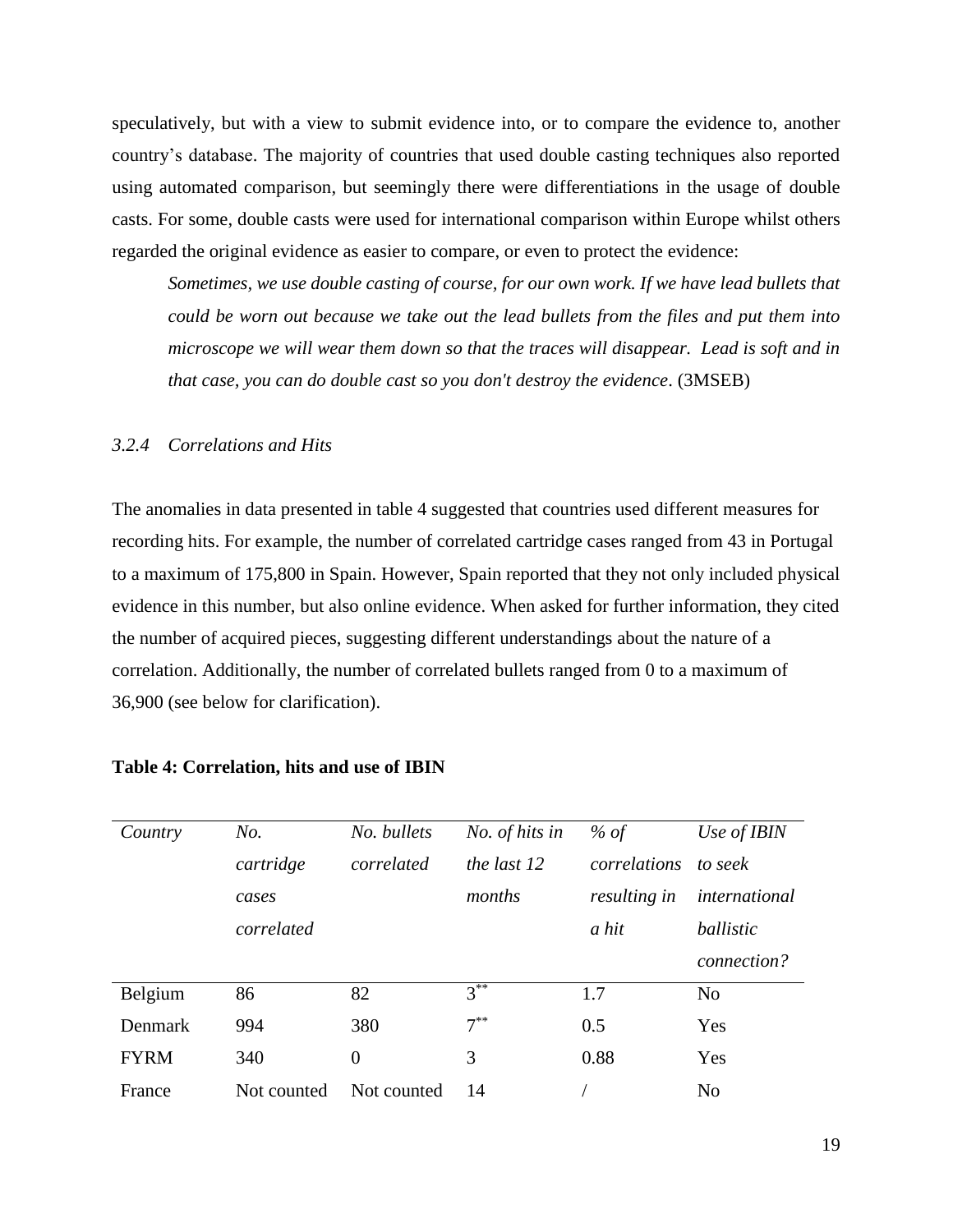| Germany            | 3030   | 1890       | 28      | 0.57    | N <sub>o</sub> |
|--------------------|--------|------------|---------|---------|----------------|
| <b>Netherlands</b> | 400    | 0          | 46      | 11.5    | Yes            |
| Portugal           | 43     | 4          | 47      | 100     | Yes            |
| Spain              | Max.   | Max. 36900 | 43      | $0.02*$ | Yes            |
|                    | 175800 |            |         |         |                |
| Sweden             | ~100   | ~1600      | $~1$ 60 | 2.5     | Yes            |

*\*The correlation figures for Spain appear anomalous, and this may be a total figure rather than just correlations for the last 12 months. \*\*For Belgium and Denmark, participants specified in their questionnaires that the hits obtained were only cold hits.* 

The percentage of correlations that resulted in hits ranged from 0.02% (although this was likely a result of the interpretation of 'correlations') to 100% in Portugal. Although it appeared that a hit rate from correlations of between 1% and 10% can be expected, there were clearly differences in the way hits were being recorded. Furthermore, there was no discernible pattern between the hit/correlation percentage and the ballistic system in operation in a country. For example, Belgium and Portugal used the same system, with very different reported hit rates. Interview information explained some of these anomalies. As demonstrated in Table 4, Belgium and Denmark identified that the hits that had been obtained were cold hits; i.e. hits that had not been intelligence-led. In Belgium, it was stated that one hit was obtained by using the double casting method, but it was intelligence-led. Therefore, there have been no cold hits using that method (4MBEB). In terms of hits, there was a variation in terms of how hits are defined through the participating countries:

*We did have some cross-border hits but, as I said, they were all from investigative leads. Which is not plain for me to be called hits. Called hits is like: oh, oh, I found a match, it's in the Netherlands, great, and we didn't know about it. But if they say, oh, we have this firearm being seized, it was probably used in this crime from the Netherlands, can you check that? and that is what we had at some point, we had a match, maybe two, cross border. So it was actually more of a confirmation, than an essentially a called hit.* (4MBEB).

*…we do it upon request and you go specifically for the country that you have intelligence on* (1MDKB on comparing with IBIN).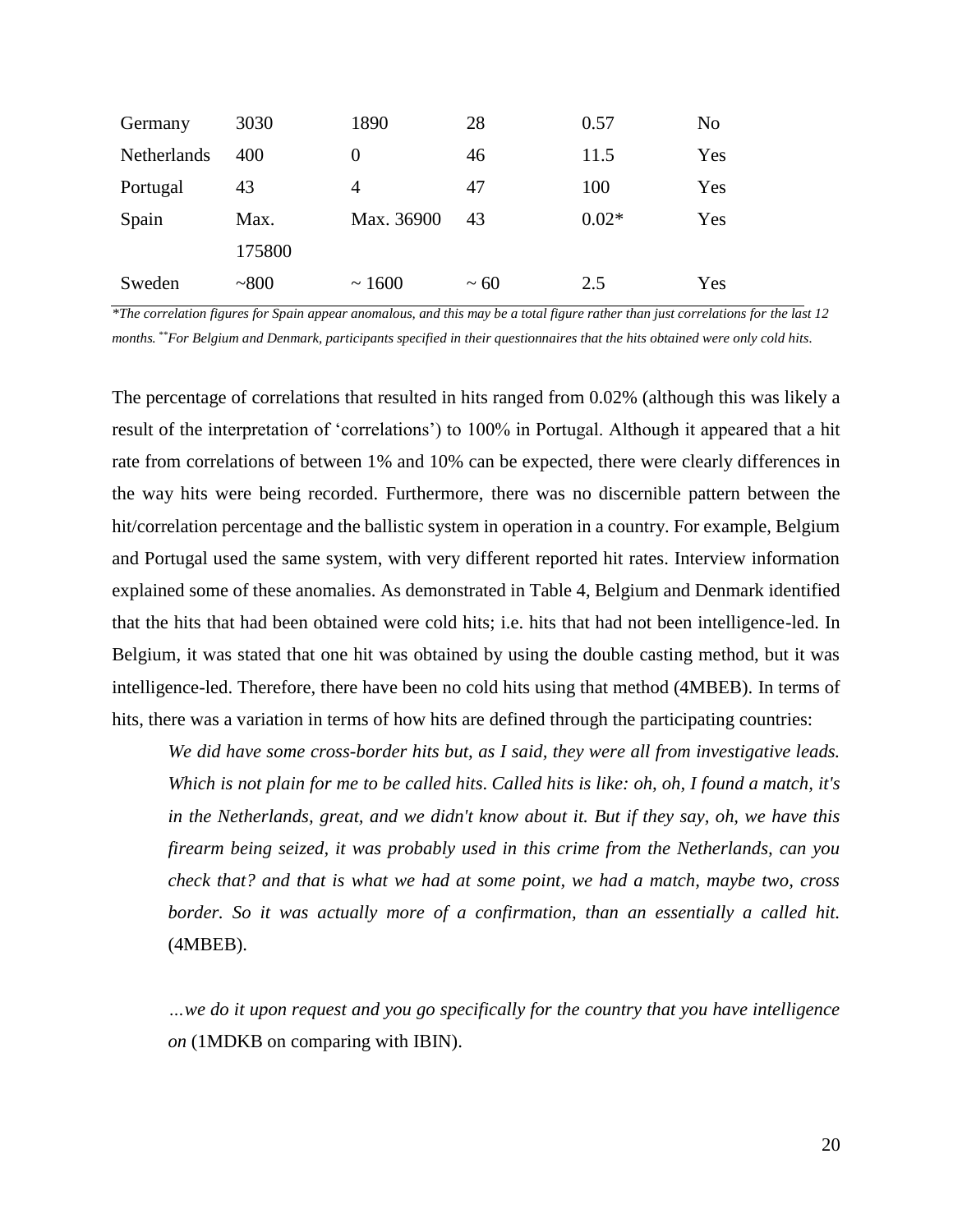The number of bullets and cartridge cases submitted into the labs in the last 12 months differed across countries, ranging from approximately 100 to 1200 bullets, and approximately 143 to 2730 cartridge cases. These items were recovered from crime scenes, test fires or unknown origins. Moreover, a range of crimes (e.g., gang-related armed robberies, illegal possession of a weapon, firearm possession and homicide) lead to hits not only within the participating countries but also cross-countries and appear to vary across time:

*So we have three years ago, we have 200 hits, because case goes to is a gang, they work and armed robbery of banks. It's a big gang, I think around 20, almost 30 people. They work in groups, they go to the bank one day and the other group go to the other bank so and other guys go do the work.* (1MPTB)

Eight of the countries that participated in the project were members of IBIN. During the last 12 months, only two of the international comparisons through IBIN were successful, with hits found between Portugal and Spain as well as between Denmark and Sweden; three hits were reported by respondents from Denmark with Sweden within the previous year. From the interviews, it appeared that the UK and the Netherlands also got a hit but not through IBIN. The FYRM had used IBIN to find a correlation but the results were negative. Belgium, France and Germany all received requests from IBIN but with no correlation found. Despite less than half of our participants having raised doubts as to whether hits could be found outside of neighbouring countries, the examples of hits that were provided were found geographically close. As such, an example of an international hit via IBIN was given by Danish participants:

*I have an example of when a correlation was identified by using IBIN; it was actually a robbery in Sweden but since Sweden, Denmark and Norway are part of the IBIN, so it was an IBIN search, it's a firearm that was used for a robbery in the northern part of the Sweden and was found in Denmark; and we test fired it and it was a cold hit and we identified it in IBIS*. (1MDKB).

In addition, when discussing the possibility that ballistic analyses could provide evidence that firearms travel across countries to be used in other countries, a participant from Belgium explained the outcomes of discussion that arose at an international experts' workshop about gun crime:

*So everybody, alright everybody, many people explained about the situation in their country, what do you see, what kind of firearm do you see, and it was already clear that you see different guns in different countries or different areas of the country, so there must*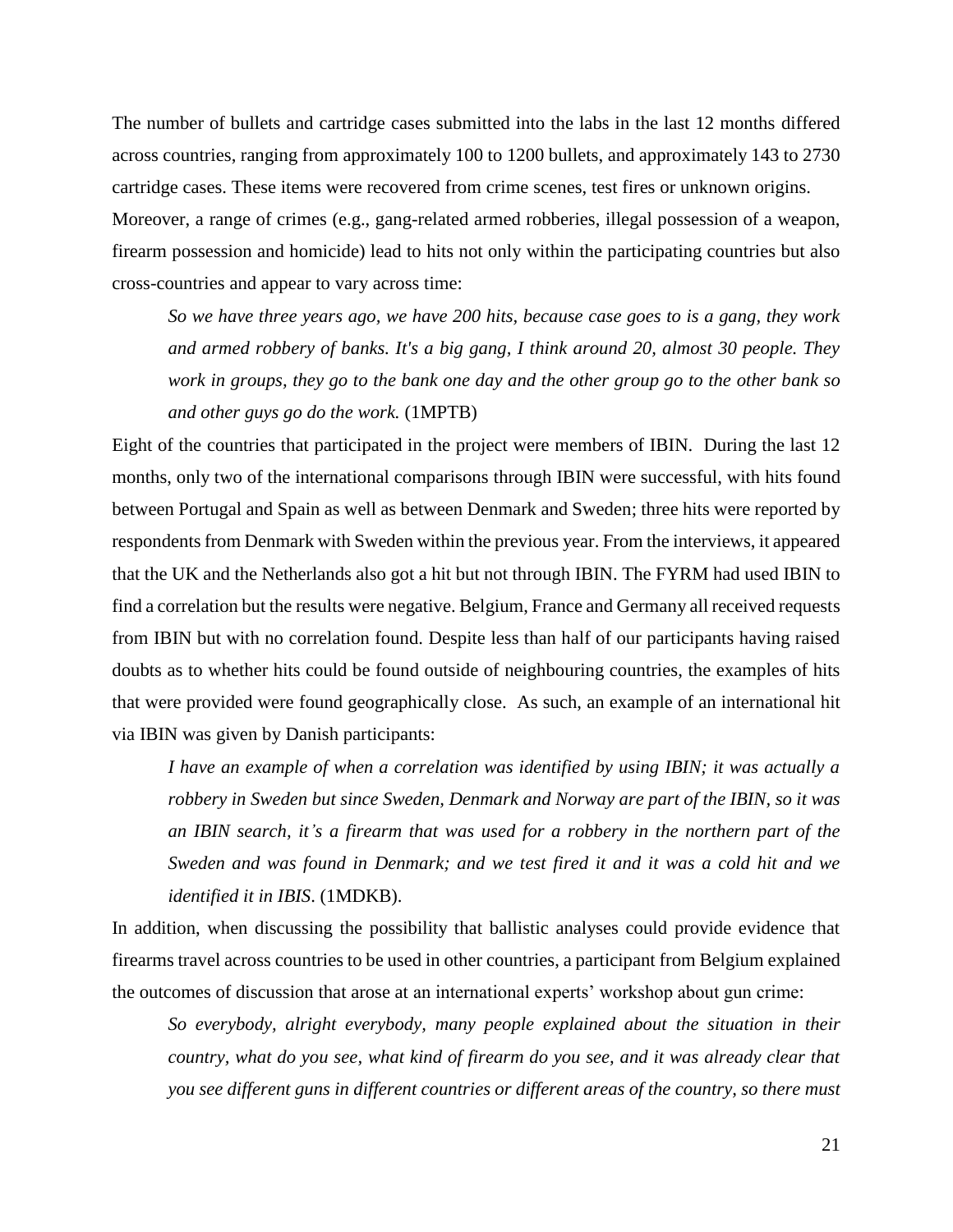*be roads, that those guns come in but there they are disposed or being sold on the black market and they might be used but you see them only occasionally, coming towards other countries.* (4MBEB).

Although, one of the limitations highlighted by a participant is the difficulty to link a ballistic hit with perpetrators of gun crime:

*Yes maybe one day we will be able to do a hit between France and Spain, maybe, but it is still ballistic hits, it is not identifications of people* (1MFRB)

In terms of participants' perception of the usefulness of automated ballistic systems, all raised the potential of this capability and its support for decision making but the adoption of the same system by all participants would not meet each country's current requirements. Another concern regarding the use of cross-national comparison technology was a perception that this would breach data protection legislation and a way of improving combatting GEC internationally would be:

*And I think if we have a more universal / similar legislative standard and to have a better network of personal contacts, that would be really helpful.* (1MFDLE).

## *3.2.5. Laboratory standards and timeliness*

The importance of ballistic lab accreditation was evident, in which all ballistic processes have to be undertaken under service standards. Moreover, the importance of accredited staff was voiced, whereby trained lab technicians must meet the conditions within experience, training (which can be internal to the Institution) and diploma. As such, efforts are being made towards accrediting the laboratories. For instance, five countries (France, Kosovo, Portugal, Italy and the FYRM) reported working towards the ISO 17025 accreditation, which is seen by most ballistic experts as the best current standards.

 As outlined in Table 5, participants reported on whether their lab implements a service level agreement (SLA). This SLA details the time in which labs will report results from a ballistics comparison to an investigator or intelligence officer.

#### **Table 5: Service Level Agreement and timeliness**

| Country | <b>Presence of</b> | <b>Standard case</b> | Urgent case | <b>Possibility of</b> |
|---------|--------------------|----------------------|-------------|-----------------------|
|         | <b>SLA</b>         |                      |             | fast response         |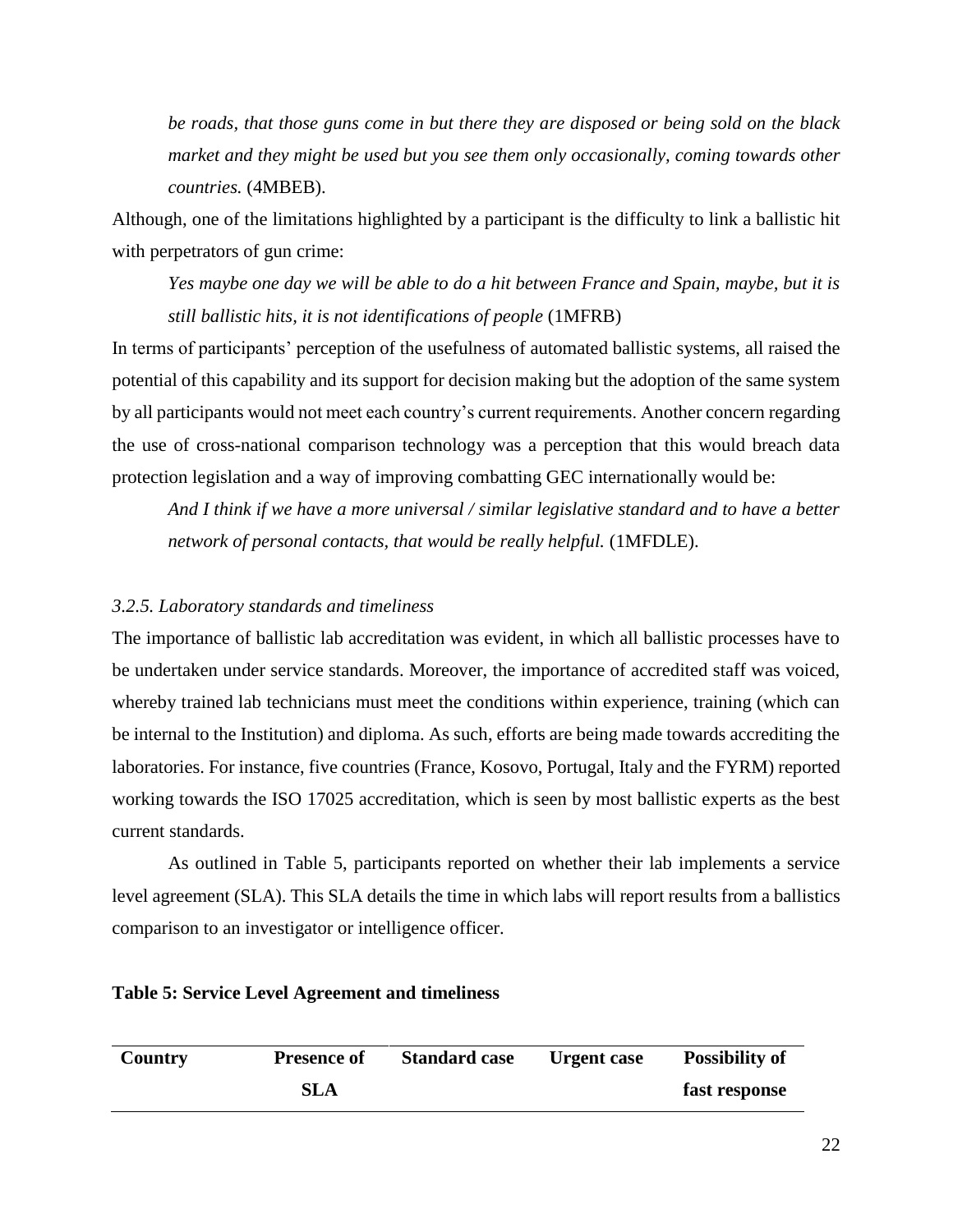| Belgium            | N <sub>o</sub> | 60 days max  | 30 days max    | Yes |
|--------------------|----------------|--------------|----------------|-----|
| <b>Denmark</b>     | N <sub>o</sub> | 5 days       | 90 minutes     | Yes |
| <b>FYRM</b>        | N <sub>o</sub> | 30 days      | $1$ day        | Yes |
| France             | Yes            | 20 days max  | police custody | Yes |
|                    |                |              | timeslot       |     |
| Germany            | N <sub>o</sub> | Varies       | 8 hours        | Yes |
| <b>Netherlands</b> | Yes            | 30 days max  | 6 days max     | N/A |
| Portugal           | No             |              |                | Yes |
| Spain              | N <sub>o</sub> | Varies (over | Varies (max 60 | Yes |
|                    |                | 12 months)   | days)          |     |
| Sweden             | N <sub>o</sub> | 120 days     | 5 days         | N/A |

Out of the nine countries, seven said that they did not have any SLA in place, whilst two said they had: France and the Netherlands. In France, it was reported that it usually takes around 20 days maximum for non multi-disciplinary files, but that ballistic analysts can always respond within the police custody timeslot and when an investigation needs urgent answers (1MFRB). In the Netherlands, it was discussed that 'standard' comparison cases have a turnaround time of 30 days, whilst tailor made cases (ballistic, technical, reconstruction questions) have a turnaround time of 60 days. In addition, a 'rush' of 'urgent' cases can be processed within 6 days. The ballistic analysts argued that they deliver their reports in 95% of cases within the agreed time (2MNLB).

For the seven countries that do not have an official SLA, they all aim to work within a specified timeframe. For 'standard cases', the turnaround time reportedly ranges anywhere from 5 days to 12 months. For 'urgent cases', these are prioritised and can range between 90 minutes to 60 days. Turnaround times are dependent on numerous factors including crime type (i.e. the more severe the crime, the quicker the turnaround) and level of danger the firearm presents, whether there is a victim, the location of the suspect, and the location of the ballistic lab and the technology at their disposal.

In practice, most participants reported that there is always an arrangement that can be made where flexibility can be afforded, and at least provide some oral feedback to help investigators in need of an urgent response. Given labs were able to prioritise cases, it was widely agreed that there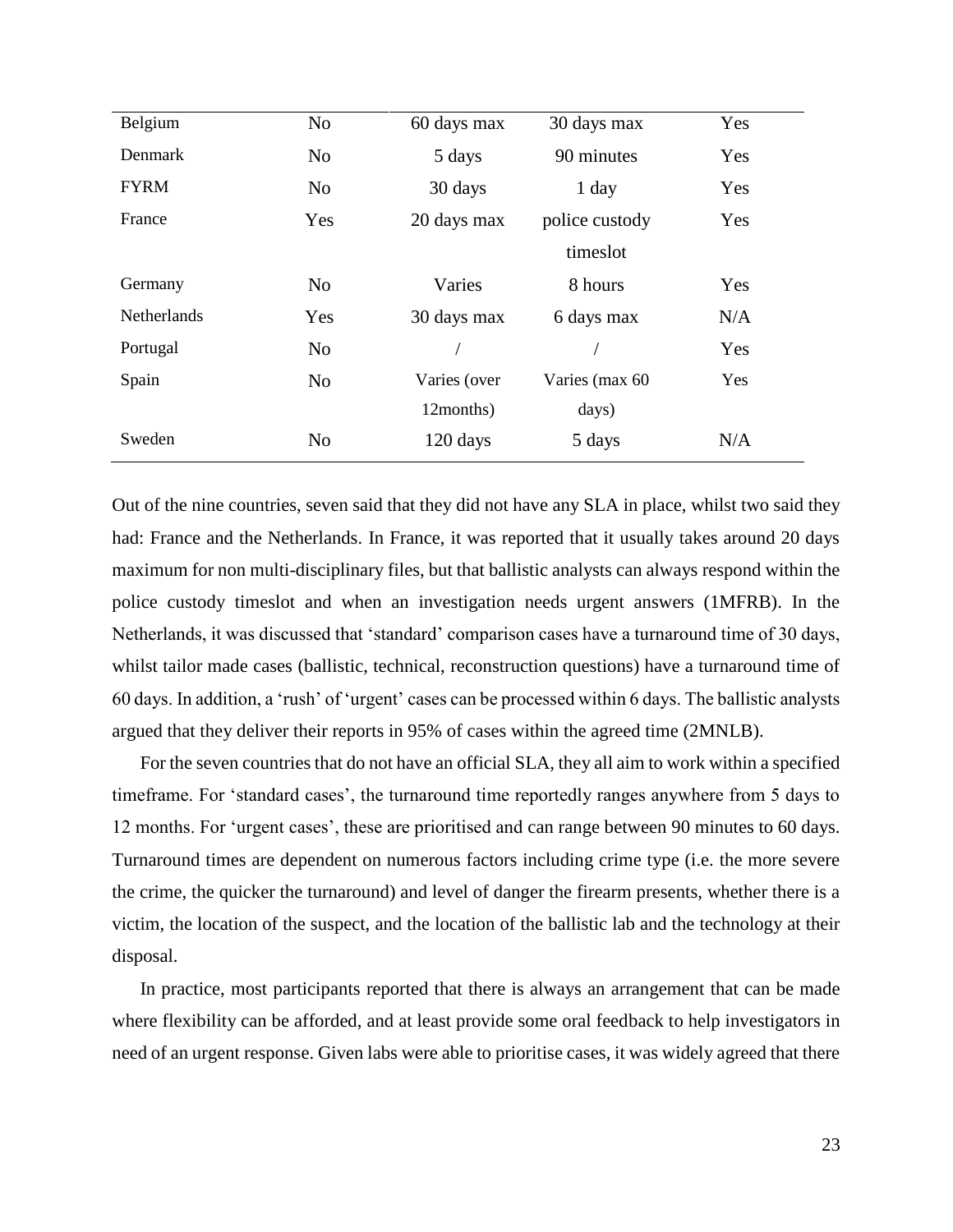was no need for 'walk-in Wednesdays'<sup>4</sup>, as urgent cases could be processed immediately and quickly.

#### **3.3. Knowledge exchange and best practices**

 $\overline{a}$ 

Many of the participants were part of the European Network of Forensic Science Institute (ENFSI) Working Group, and five participants described how the regular meetings provide opportunities of knowledge exchange between members and the sharing of best practice. Such meetings, events and workshops were deemed useful for the continuation of training, providing insights into other procedures or activities implemented by different laboratories across the various countries and exploring what works for each individual country. For instance, a participant from Spain discussed a previous collaboration with colleagues in the San Francisco Police State provided training on sub-class characteristics (1MESB). Participants from Denmark also reflected this practice, by having collaborations with other police agencies for training purposes:

*Yes we went to NABIS seminar last week and we just heard an investigator talking about that, saying that in most of the cases they went directly for the person behind the firearm, instead of going for the firearm and the story of the firearm actually. So there's a lot of information there that's lost and that's our opinion as well* (1MDKB).

Additionally, ENFSI consisted of seventeen Expert Working Groups at the time of data collection, and most of the ballistic experts were members of the Firearms/Gunshot residues (GSR) group, which is considered a very important international network with a yearly conference in which presentations and workshops are delivered to share knowledge based practice. Furthermore, on top of the existing network expert groups (e.g., ENFSI, Firearms/GSR), some of the participating countries work routinely in close relationship, such as Portugal and Spain or Denmark with Sweden and Norway, who share common borders.

*Since 2001 we have shared network with Norway and Sweden so everything that is brought into the Danish database is correlated against Norway and Sweden and vice versa*  (1MDKB). *And we have also some very good partners in both the Nordic countries but also the rest of the EU, and Europe* (1MDKB).

<sup>4</sup> Walk-in Wednesdays: were developed by the Los Angeles Police Department (LAPD), to provide immediate feedback to the investigators concerning their ballistic evidence, after entering these into IBIS and searching NIBIN database.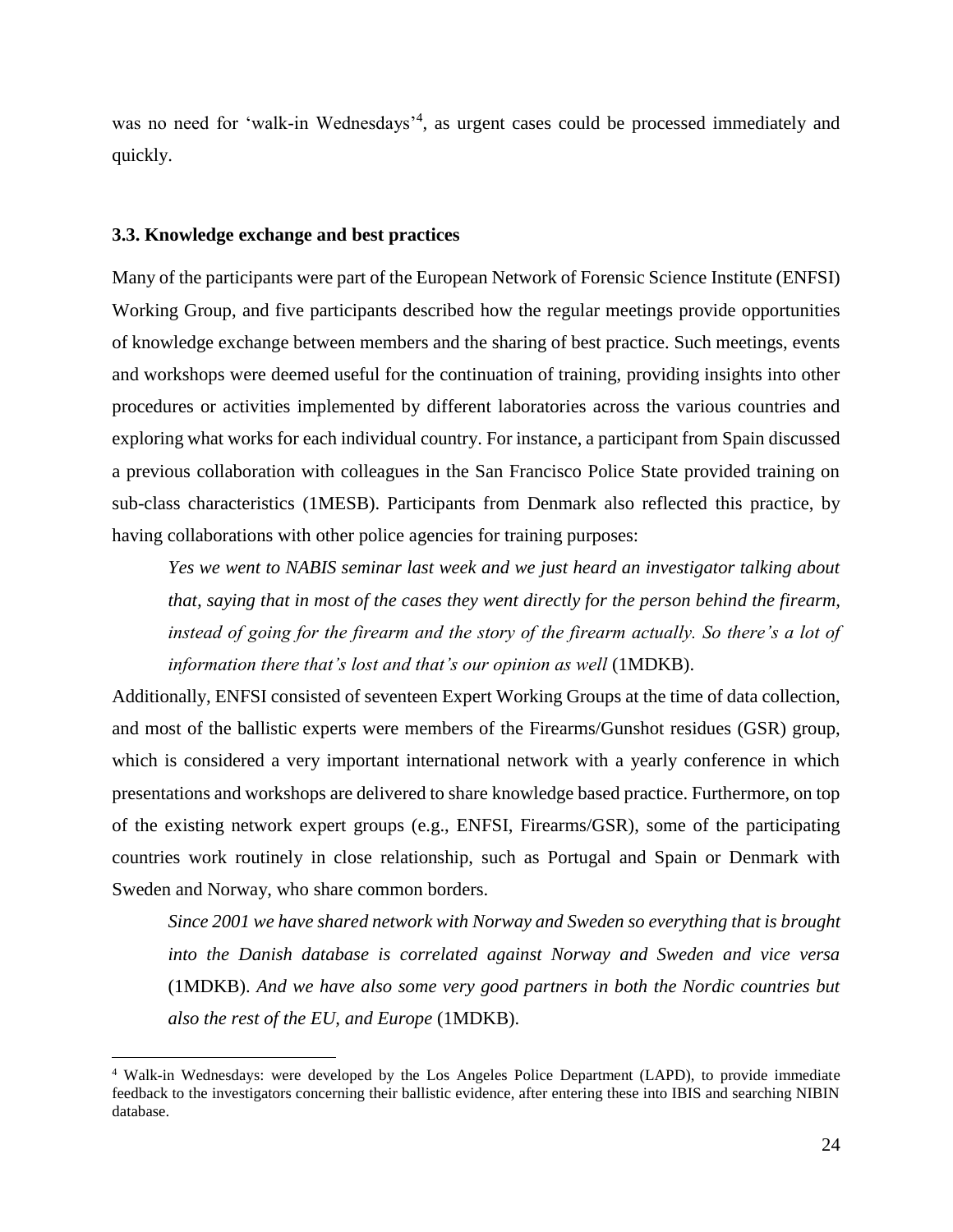The overall perception is that it is important to be able to share information across countries with some countries recognising how IBIN has helped to fight against organised crime (2FMKB), but also improved the possibility of making international connections to combat transnational crime by comparing ballistic data (1MESB). On the other hand, for participants who do not use IBIN, some felt that IBIN is not necessarily the best solution for them to share cross-border information:

*But as a country we refuse [to become part of IBIN] because, what's the point for us to know that a gun has been seized in Guatemala or somewhere else in the world. It will hardly ever have anything to do with Germany. At the same time, we do help whenever we get any queries through the normal Interpol way.* (2MFDB)

Together, participants identified NABIS in the UK as being best practice in the fight against GEC. According to participants from the UK, good practice was deemed as having a good picture of gun usage, ballistic links, and gun market across the nation. Further, participants looked to the use of "inferred weapons" (1MXKP) as being good practice. According to 3MUKB, an inferred weapon is when a weapon is used in a crime (and has not been used in a previous crime), which will be identified in terms of specific type and send in an intelligence report. This allows the police to know the exact numbers of weapons that are actually being used or have been discharged in the UK. 1MXKP advocated that Kosovo is also utilising a similar method:

*So the inferred weapons, and actually, we are looking for the inferred weapons because by looking for the weapon, you will come to the crime. And I think it speeds up significantly the issue* (1MXKP).

### **4. Discussion**

This paper is the first descriptive and qualitative account of ballistic analyses in Europe using a mixed method design. The interviews showed cultural variations in the handling of ballistic testing and comparison, and how this could impact on the efficiency of systems with the potential for losing important intelligence that would not be shared efficiently. Moreover, there is currently no single shared European database and, at present, the possibility of linking databases on an EUwide basis is restricted due to the use of reportedly incompatible systems. Whilst there are processes for cross-border checking through the Interpol IBIN system, double-casting and linking compatible systems in neighbouring countries, the capacity for cross-border networking is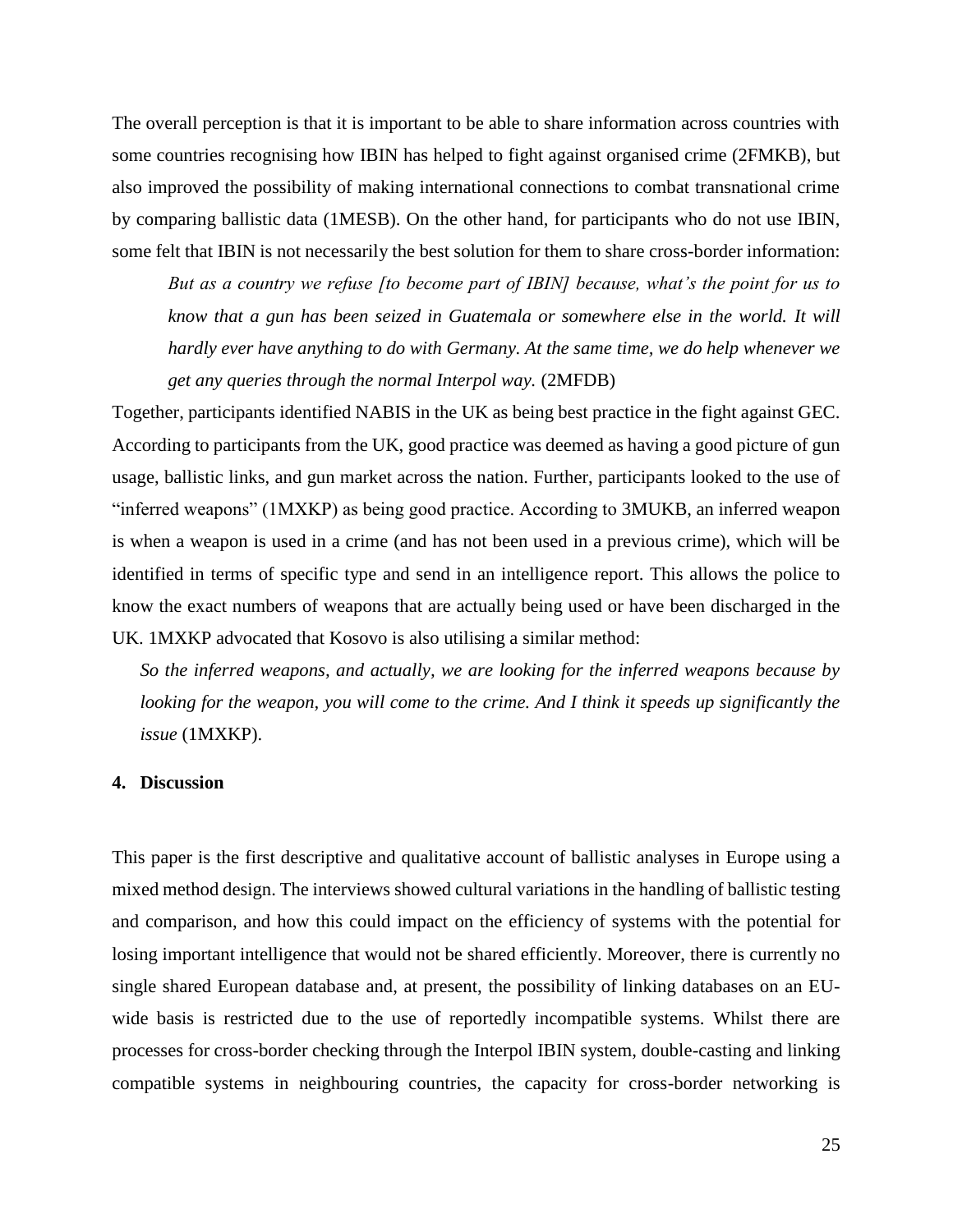currently limited. Communication on data sharing is also done on a case-by-case basis depending on the participants needs.

 Taking into account the findings from both the qualitative and quantitative parts of this study, the ability to draw firm conclusions regarding the value of ballistics comparison systems, either on a national or cross-border basis is hampered by inconsistencies regarding data recording practices and definitions. As with other forms of forensic evidence, there is clearly a process of attrition, which starts with the collection of ballistic material from crime scenes and test fires, through to the submission of bullets and cartridge cases, the acquisition of pieces onto automated systems or through manual comparison, the number of correlations that are identified, and then those that result in a hit. Following this, further attrition will occur through the investigation and prosecution process. Due to anomalies and differences in recording and reporting of this process, it is difficult for this study to accurately state the average number of hits as a percentage of the number of ballistics items submitted and acquired. In order to assess the effectiveness of ballistic intelligence systems in identifying hits therefore, more consistent and robust systems are clearly required to evaluate this process, or a more in-depth study that follows individual cases in a consistent manner would need to be undertaken.

The results showed that all countries included in this study are using an automated ballistic system, the choice of which varies across the European territory with two main systems: IBIS and Evofinder. As such, a previous study suggested that complete interoperability between the two systems could only be possible with the full cooperation of the manufacturers [12]. Though, as discussed by De Ceuster et al [\[1\]](#page-5-0), this is unrealistic, given the financial gain at stakes, that manufacturers will share their intellectual property to create an interoperable system. Double casting, however, which is used in all the countries who responded to the questionnaire apart from one, can be seen as an alternative that enables every country to examine evidence across border when there is an intelligence lead. As such, this process has been used by seven out of nine countries to search for an international ballistic connection.

Further, as expected [\[1\]](#page-5-0), spatial proximity of the hits was observed in the interviews (e.g., Denmark and Sweden or Portugal and Spain). The obtained hits were mainly based on previous intelligence about a case which then confirmed the correlation. However, most participants agreed over the fact that cold hits would be more useful for investigative purposes but issues of implementing routine search for cold hits were raised. In parallel to the current study, colleagues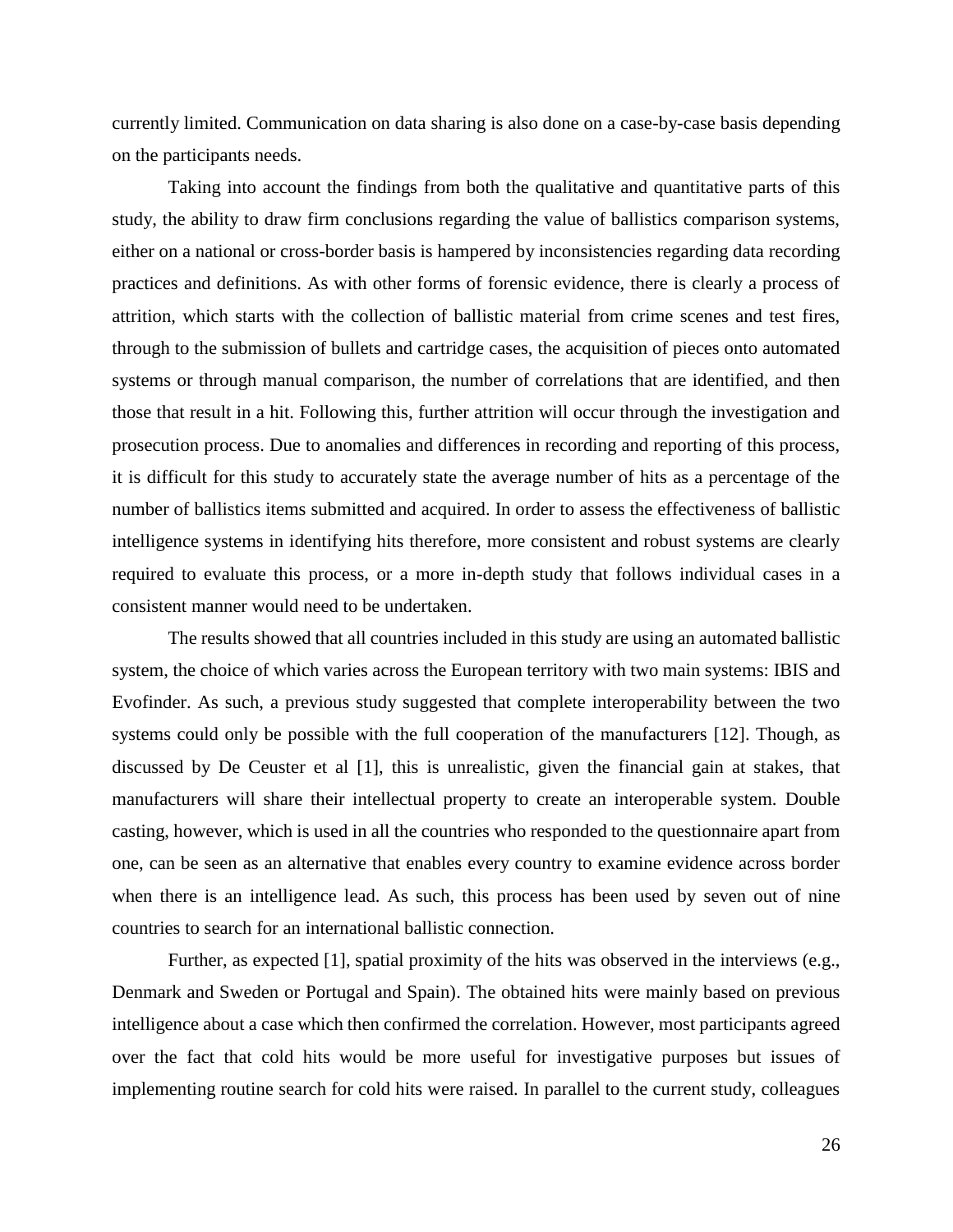also looked at correlating 1000 cartridge cases from crime scenes from Serbia with the databases of Denmark, Italy, Kosovo\*, Norway, Serbia, Sweden and the FYRM. A total of 53 probable ballistic connections were identified, mainly within Serbia, but also with countries outside Serbia including Kosovo\* and Sweden (see EFFECT project report [13]). Although, the experiment was only done on a small scale, these findings demonstrated a clear potential in understanding the movement of criminal firearms. It would therefore be beneficial to develop a series of pilot studies identifying and assessing the number of firearms that are travelling across Europe (for example, from South-East Europe to Northern Europe) and their travel routes.

In addition, issues were also found when looking at the figures provided in the questionnaire, as variations were found in terms of how ballistic hits are counted and how they are defined. As a result, it is paramount that best practice guidance is developed and should include defining ballistic hit recording protocols. To have a clear view of international ballistic connections, an agreed definition and method of counting should be approved between the European countries. There is a need to record figures related to ballistic intelligence in a standardised manner with a common language in order to assess accurately how firearms are trafficked.

Conversely, taking into account that some of the participant's countries do not have a complete national OCF for various reasons (independent experts not feeding in their ballistic items, conscious decision by an investigation team to not use the ballistic analyses, lack of awareness of the existence of the OCF), the number of national hits, which varied between three and sixty in the current study, would be affected. Therefore, ballistic intelligence training and best practice guidance should be developed for relevant staff in member states, including Investigators, Intelligence Staff, and Prosecutors. This should include the provision of knowledge and understanding regarding the value of carrying out checks against the OCF.

The interviews showed mixed opinions as to whether a shared system is needed, with some participants expressing an interest in having everyone connected via a shared system. In addition, there is some acknowledgement that such capacity would be beneficial, and this is further explored below. However, participants also highlighted that major issues would arise by having such a system that would need to be resolved if they wanted to even consider being part of a shared European network.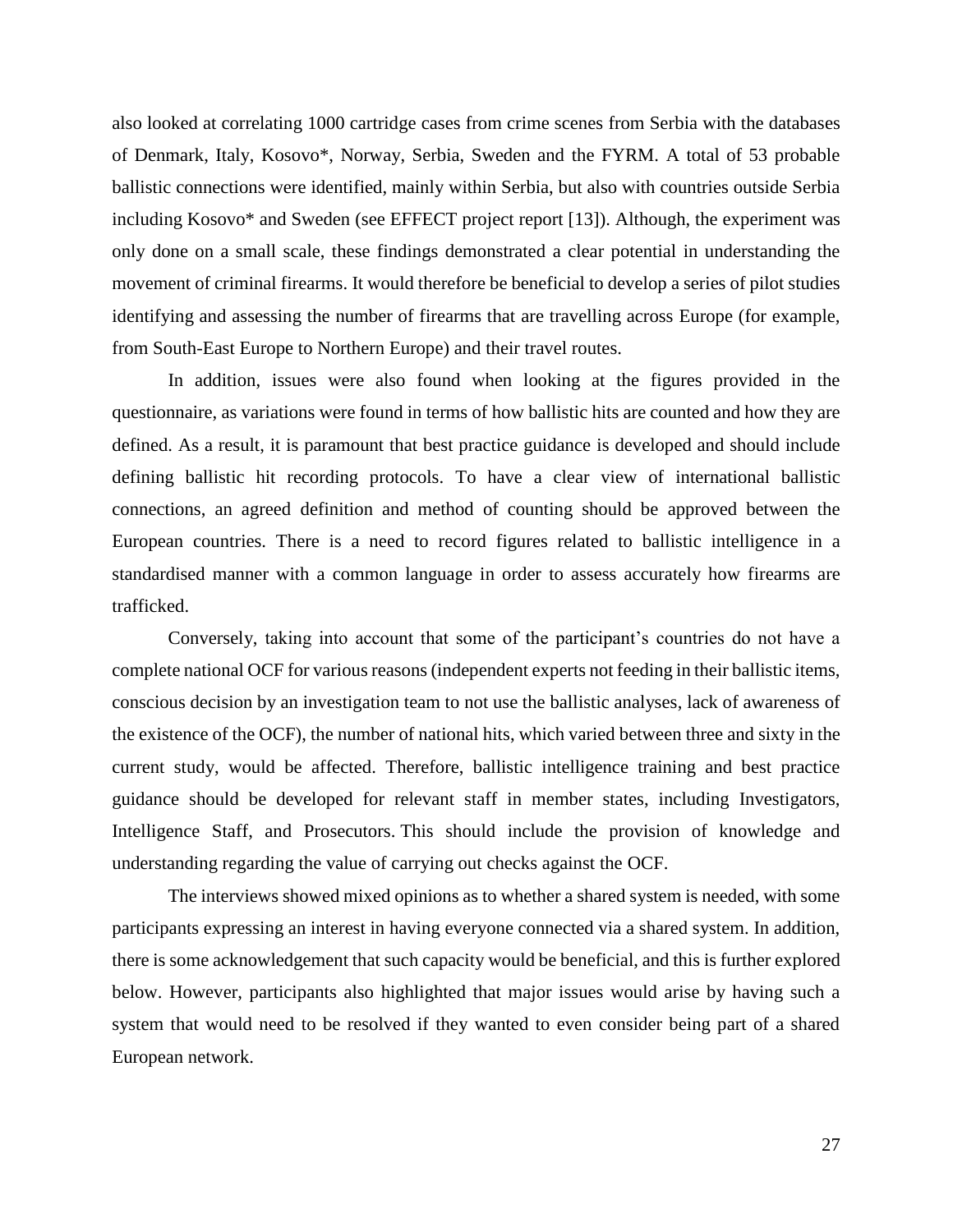Consequently, recommendations in terms of how our results should be contextualised within the different northern, southern and eastern European cultures need to take into account the cultural diversity reflected in our interviews (e.g., different judicial system, political and economic situation of the country). Therefore, should a shared European database be created, the following recommendations outlined henceforth should be considered.

Firstly, there should be a single point of contact with whom all labs working in ballistic analysis can centralise results and material for the whole country. This contact would also be responsible for maintaining and monitoring the OCF. This would enable each country to have a global picture of the nature and the prevalence of gun problems (e.g., what type of guns are used in their country to commit crime and from where they originate) but also in terms of ballistic analysis and correlations with previous crimes.

<span id="page-28-0"></span>An action plan for 2015-2019 was set up in November 2014 at the Council of the European Union, which includes the creation of Firearms focal point (FFP) for every partner in South East Europe reporting through Europol. These focal points would lead data collection by using a standardised template fulfilling the intelligence requirements. The European agenda, in charge of combatting illicit trafficking, is set to improve, among other actions, the operational cooperation between EU member states and other countries. As such, the current findings reemphasised the need for inter-connected national focal point on firearms, creating a better intelligence picture of illicit trafficking in firearms by providing an expert analysis and strategic reporting [14]. The Commission has offered to facilitate the exchange of ballistics' information by using a ballistic network and other relevant systems already used by member states, as well as supporting a FFP within each Member State who would report back to Europol FFP on the analysis of ballistic and criminal intelligence of their own countries [\[14\]](#page-28-0). It appeared that none of the interviews mentioned FFPs and therefore, this re-emphasised the need to establish these FFP within each member state who should take a leading role in coordinating ballistic intelligence through an agreed protocol and memorandum of Understanding (MoU) and report to a dedicated European Firearms Fusion Centre within Europol.

 Secondly, participants from Belgium and France raised the use of independent experts as problematic, given the lack of standardisation between their procedures. Therefore, independent experts should be accredited in order to ensure their competence of performing ballistic analysis is of a similar quality and standard as that of national labs. Furthermore, private experts should be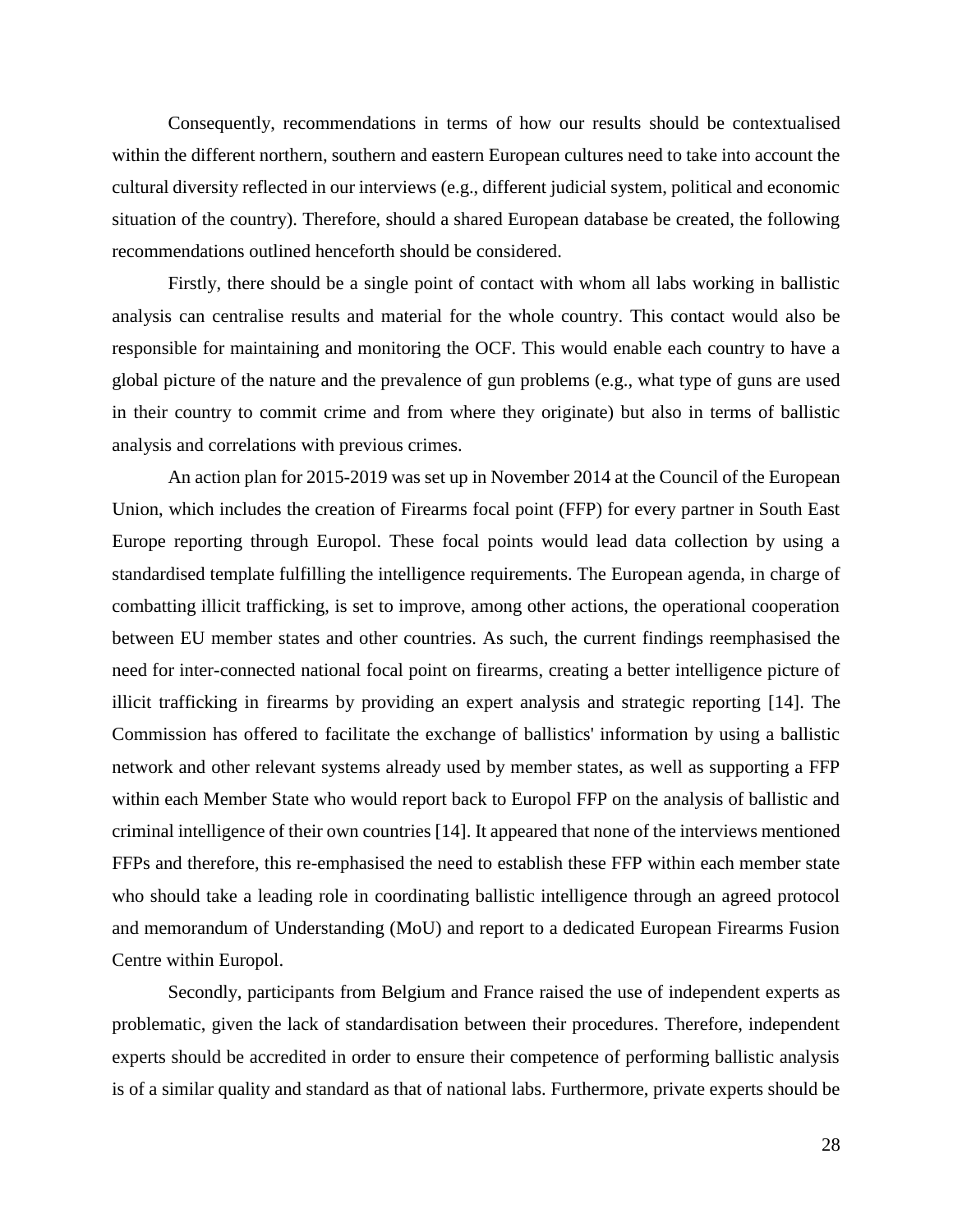expected to feed material back to the central single point of contact (FFP) to ensure the OCF is kept up to date, and the results of their analyses should be recorded.

 Thirdly, the training of the different actors involved in the fight against gun crime should be systematic and consistent with a top to bottom approach. As such, it would be very interesting to have a survey for the ENFSI members to assess which are the competencies and skills that are essential to work as an accredited expert (see the ISO 17025 norms) and whether there could be a possibility of monitoring how this is implemented across Europe. To ensure best practice, all labs across EU and South East Europe should strive for ISO 17025 accreditation. Consideration should also be given to the development of accreditation standards for firearms experts and the creation of a register of firearms experts working inside the EU. Such a register could be held by ENSFI.

Fourth, a decision would need to be reached within each country as to who would be in charge of maintaining and implementing a ballistic database. With regard to resources within an inquisitorial system, a governmental agreement should be sought to allow ballistic analysis to be affordable for everyone, to ensure all investigating judges can use the database, or at the least afford to submit firearms, bullets and cartridge cases into the OCF. Another issue that was raised pertains to the workload for the investigators when a link is found with another case and the resistance or the lack of interest to look at a cold case, when their own case is solved and judged. Although it might not be possible to inject more resources to support the investigators in their workload, due to the current economic climate in the European context, it is vital to raise constant awareness of the benefits of populating the OCFs and of having a clear picture of gun usage in a country. With the increase in usage of machine gun (AK types of weapons) in terrorist attacks, such as those seen in Paris in 2015, ballistic analyses might reveal where these weapons might have previously been used. Therefore, the intelligence that could be gathered from ballistic connections will support in preventing these weapons to transit via the identified routes. Again, the proposed European Firearms Fusion Centre could act as the conduit for the facilitation of Pan-European investigations and intelligence matters following a cross-border ballistic hit facilitated by the ballistics correlation server.

Fifth, all participants agreed that the use of an automated ballistic comparison system speeds up the comparison process. However, the use of such systems is not homogenous among countries, in that different countries use different systems. Therefore, it is recommended that consideration should be given to implementing an EU-wide Ballistics Information Network. The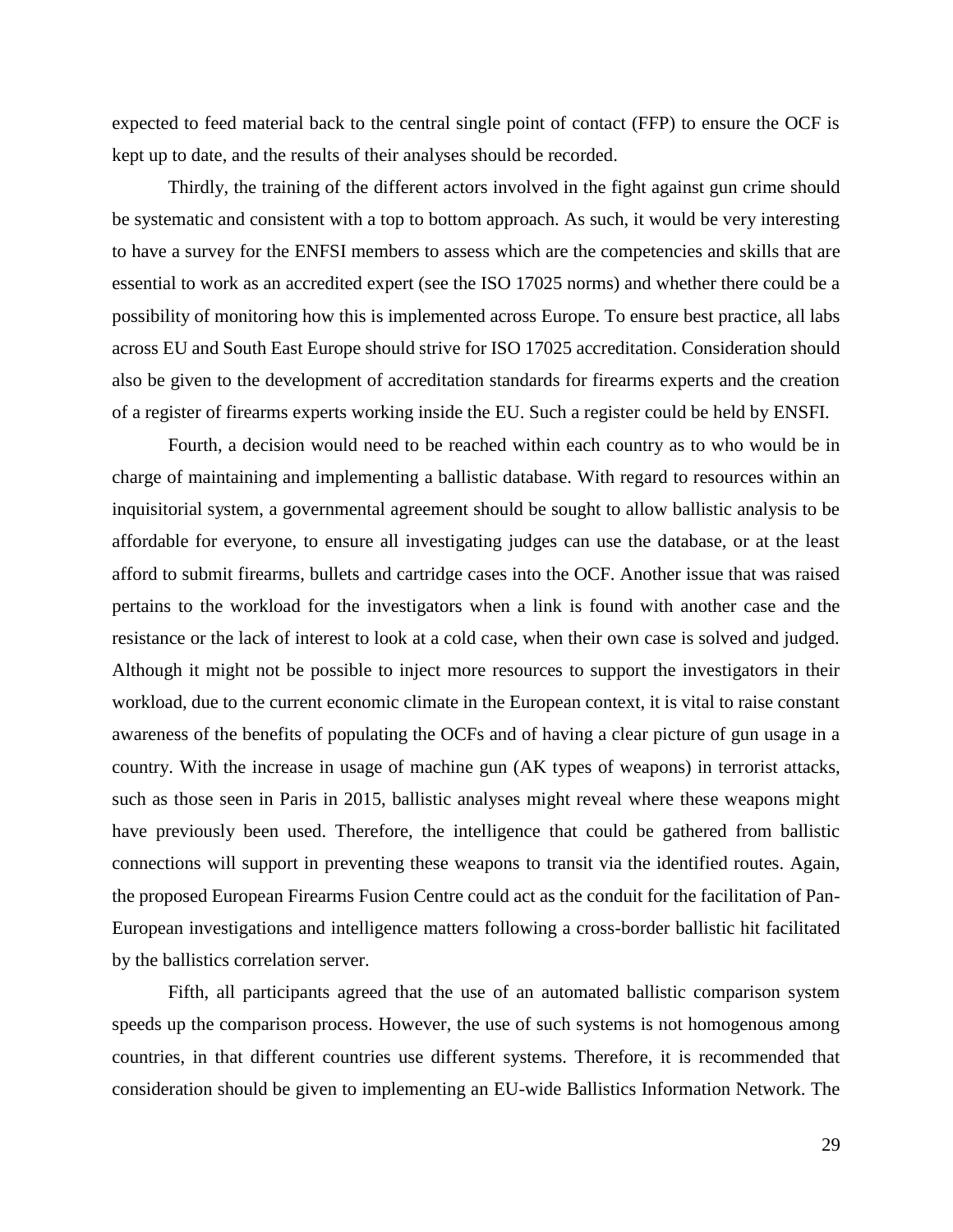network should facilitate the proactive correlation of European ballistic material based on an agreed Pan-European protocol. Such a network should incorporate a common set of processes and products in line with those of the Firearms Focal Points. To inform such a development, a feasibility study should be carried out to determine the achievability of a pan-EU network. Such a study should assess the technical and process capabilities required to implement such a solution. The study should specifically seek to address participant's concerns regarding data noise, whilst providing a detailed understanding of the potential limitations and benefits of such a system.

Moreover, according to De Ceuster et al [\[1\]](#page-5-0), OCFs are integral when finding cold hits (whereby no previous intelligence existed). Therefore, another question that arose is: should automated ballistic systems be used to confirm a lead (i.e. warm hits), or should it be used for cold cases when there is no prior information leading to the hit? Currently, it appears that running automatic correlations against a shared network, such as IBIN, would not be feasible for the reasons cited in the introduction. As such, the feasibility study that is recommended in the previous point would address the concerns raised by participants.

<span id="page-30-0"></span> An agreement needs also to be reached in terms of what should be included in the shared database, as caution has already been recommended in several past studies indicating that in terms of firearms for example, ideally, all should be included in the system [15]. However, issues were raised that shotguns tend to leave unclear/poor identification marks and that guns with interchangeable barrels are also problematic in terms of identifications [\[15\]](#page-30-0). In addition, a shared European system was considered inefficient in terms of staff use and technology for several reasons highlighted in De Ceuster et al [\[1\]](#page-5-0). Indeed, the potential for achieving reliable hits decreases the greater the size of the database which mitigates against a multi-country database. Ultimately, the data presented are supportive of the previous findings by De Ceuster et al [\[1,](#page-5-0)16], in that the additional workload in terms of running comparisons was also stressed by the participants. And finally, the low cost-benefit ratio that was found by De Ceuster et al [\[1\]](#page-5-0) with a small hit rate should be considered against the high cost of equipment and personnel.

Sixth, another concern that was expressed by a number of participants relates to legislation issues and data protection that can be involved in sharing the data through a network. This is an important issue as one of the key benefits of sharing ballistic intelligence is the anonymisation of the data and the fact that no personal information is exchanged. As such, a definitive statement on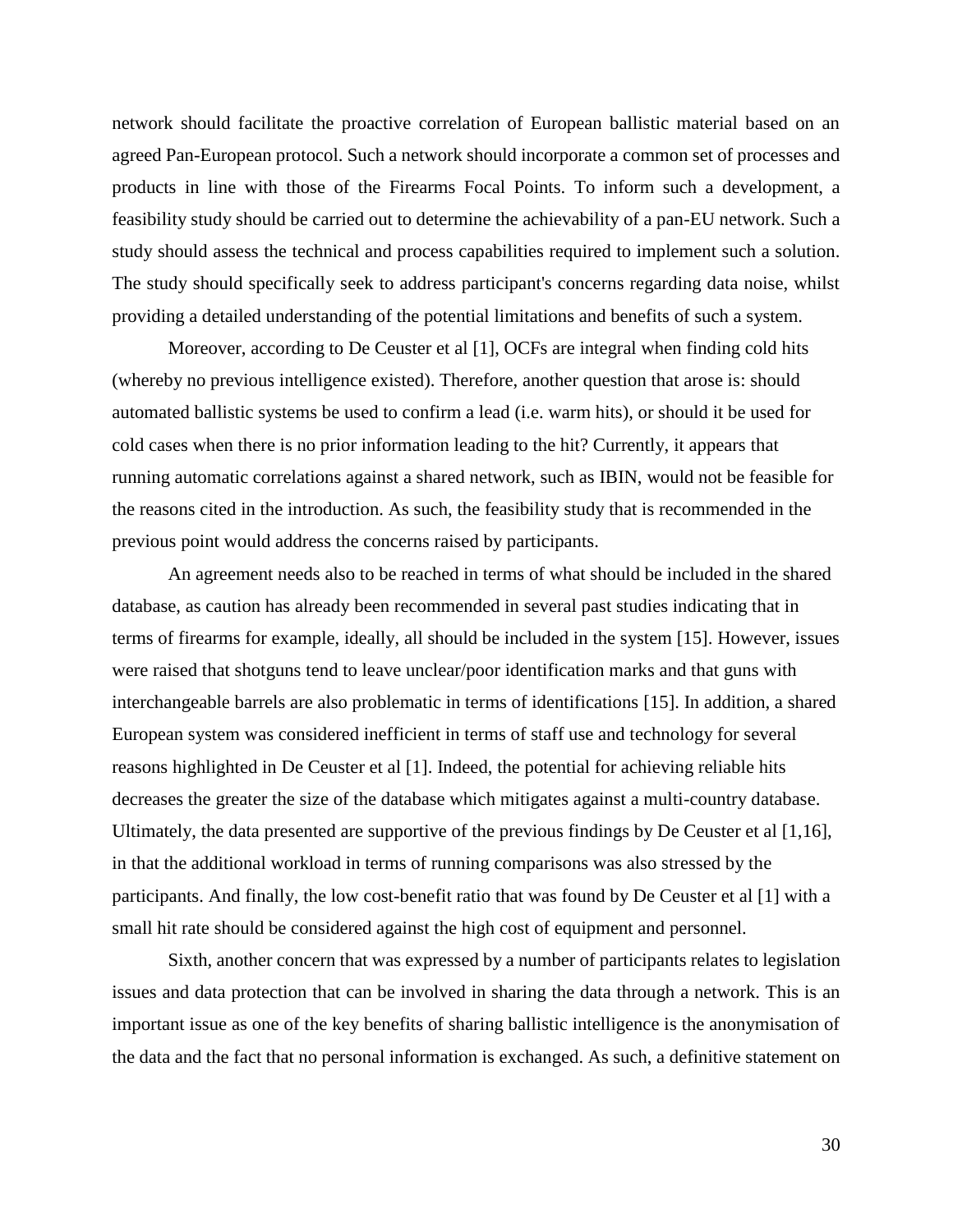the position of ballistics data in relation to European Data Protection regulations should be clearly articulated in order to facilitate the consistent sharing of information on a pan-European basis.

Finally, participants who had identified best practice in their interviews mentioned the importance of integrating the information received from the analysis with the intelligence on the weapon that was used and where was that weapon acquired and how did it travel. This gathering of information could help in linking gun-enabled crimes as well as resolving crimes where a suspect has already been identified from a previous case. Interpol and Europol should work closely to provide support, good practice guidance and technical capability to all EU countries and neighbouring states in regard to ballistics intelligence and the sharing of ballistic material. This should be in line with the development of the European Firearms Fusion Centre and the creation of an EU-wide Ballistics Information Network. Such work should ensure the development of a complete and robust Pan-European intelligence picture in relation to the criminal use of firearms.

 This study is not without limitations; the interviews were conducted between July and November 2015, preceding the very lethal terrorist attack that occurred in Paris in November 2015 in which illegal guns were used. Therefore, participant views and opinions may have been altered. Another limitation of this study is that no questions were asked specifically about the number of international ballistic hits, and therefore, taking into account the concerns that were raised in De Ceuster et al. [\[1\]](#page-5-0), a feasibility study should be carried out to determine the viability of a pan-European network. Such a study should assess the technical and process capabilities required to implement such a solution. The possibility of international ballistic linkages could highlight trends in the distribution of firearms across countries and would provide a critically valuable resource for the intelligence and investigative capabilities within Europe. However, there is currently no single central location where ballistics data and associated intelligence/information is collected, evaluated, analysed and disseminated.

Although at the time of the interviews not all countries possessed an SLA, all the participants reported working towards a deadline to provide full reports to investigation teams and mentioned prioritising cases according to their importance. Flexibility was reported by all participants to provide investigators with at least a verbal report of the results when they are urgently needed. Therefore, it can be argued that the creation of a standard, best practice time scale expectation for the acquisition, correlation, and reporting of ballistic crime related items should be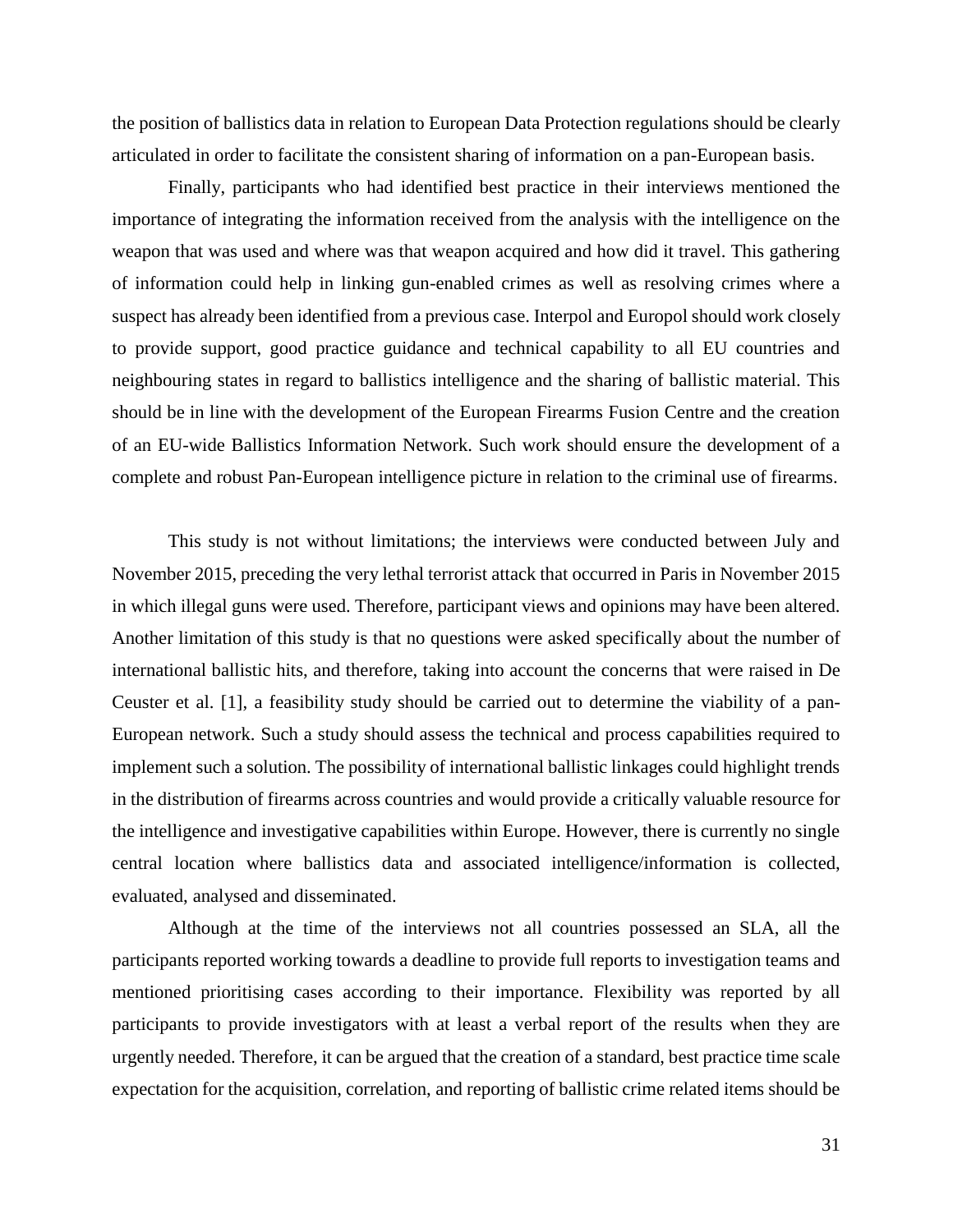considered in order to increase the intelligence and investigative value of ballistic material. This should be based on crime type and public impact.

The limitations of the current study include that answers given by the respondents were not always easily interpretable, as the questionnaire did not give opportunity to expand on their answers. In addition, not all countries of the EU were interviewed (due to limited timeframe of the project) or agreed to answer this questionnaire. Future research could look at including all European countries (and candidate countries) to present a more exhaustive representation of different cultural perspectives on this topic.

#### **5. Conclusions**

The practices around ballistic analyses and sharing information on ballistic connections is heterogeneous across the countries looked at in the current study. Knowledge exchange between countries demonstrates clear benefits both for exchanging best practice, and for improving understanding of trends and issues in firearms movements, allowing for more efficient targeting of resources. It does appear that a better collection, integration, evaluation, analysis and dissemination of ballistic material, in conjunction with intelligence and reporting information could improve the combat against the use of illicit firearms both within the EU and South East Europe.

 The possibility of drawing firm conclusions on the value of ballistics comparison system at national or international level is hindered by inconsistency in the reported figures that may cause data to be misread and misreported. As such, this has the potential to affect information quality but also important intelligence from central systems. The figures reported in this paper show that ballistic information is being collected and analysed in different proportions according to the different countries under study.

Variations in terms of systems, or version of systems, that are used by the different countries created a very fragmented picture of ballistic analysis with the added complication of a lack of interoperability of these systems to facilitate international comparisons. Despite the existence of processes to carry out cross-border comparison through double casting or Interpol IBIN system, the capacity for cross-border networking is limited. Some participants recognised that such capacity would be beneficial.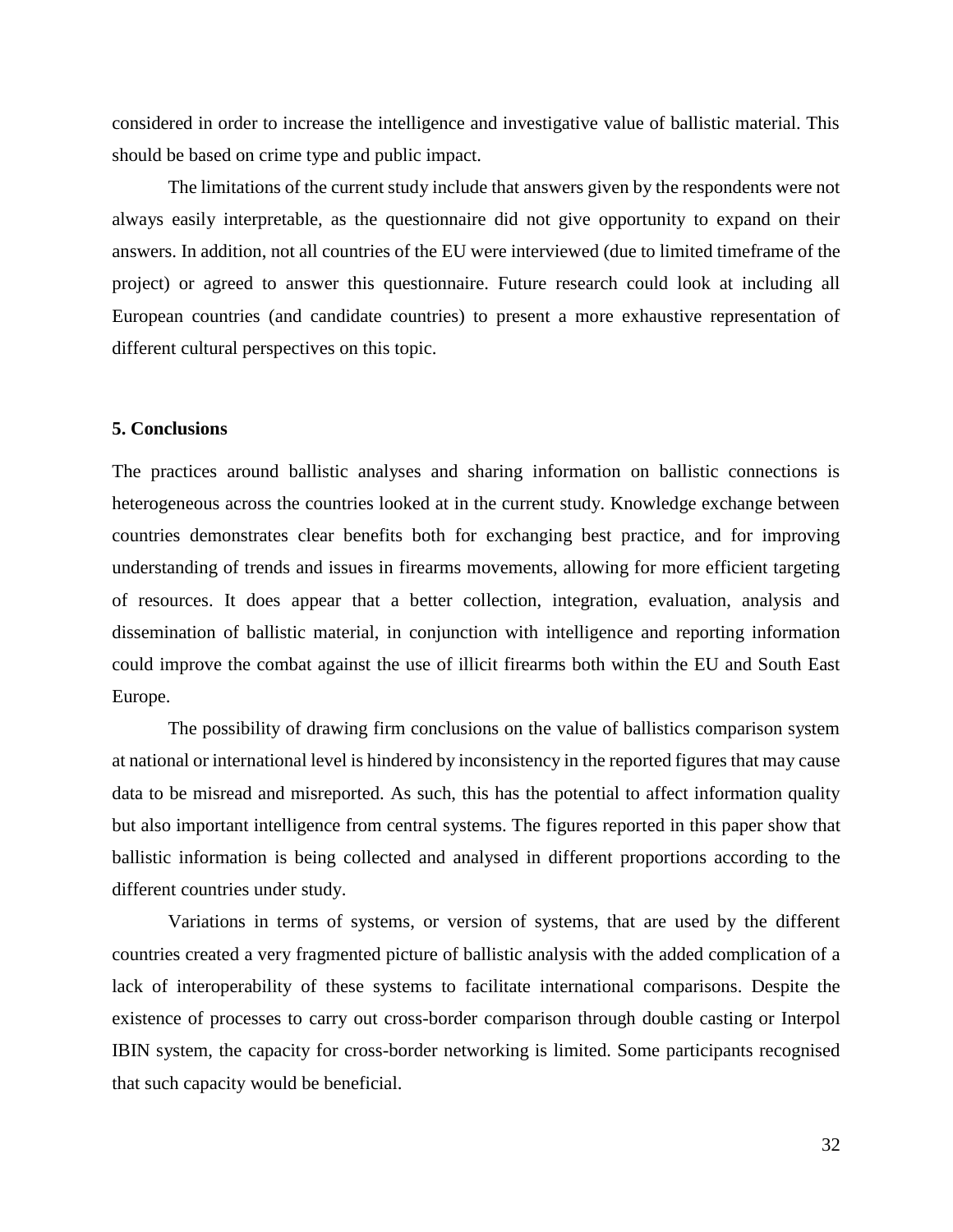*Acknowledgements* 

Funding: This work was supported by the European Commission, Directorate-General Home Affairs, Directorate A – Internal Affairs. [grant agreement No. HOME/2013ISEC/AG/4000005990]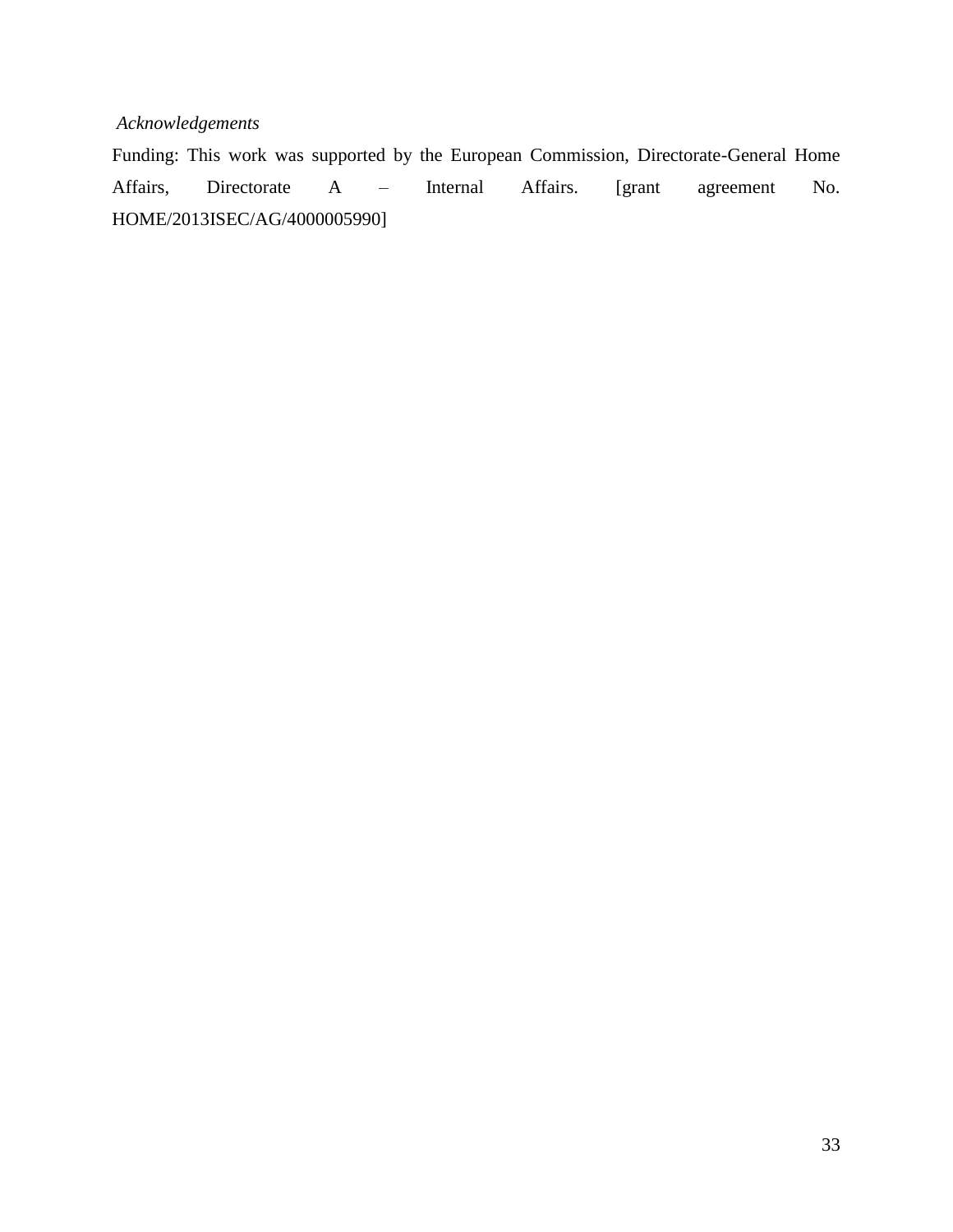[1] J. De Ceuster, R. Hermsen, M. Mastaglio, R. Nennstiel, A discussion on the usefulness of a shared European ballistic image database, Sci. Justice 52 (2012) 237-242.

 $\overline{a}$ 

- [2] G. Gerules, S.K. Bhatia, D.E.A. Jackson, A survey of image processing techniques and statistics for ballistic specimens in forensic science, Sci. Justice 53 (2013) 236-250.
- [3] J. Rham, Evaluation of an electronic comparison system and implementation of a quantitative effectiveness criterion, Forensic Sci Int. 214 (2014) 173–177.
- [4] P. Gagliardi, Transnational organized crime and gun violence: A case for firearm forensic intelligence sharing, IRLCT. 26 (2012) 83-95.
- [5] W. King, W. Wells, E. Maguire, J Frank, Opening the black box of NIBIN: A descriptive process and outcome evaluation of the use of NIBIN and its effects on criminal investigations, Final report NC [243875], National Criminal Justice Reference System, USA, 2013.
- [6] P. Gagliardi, The white paper: Transnational Organized Crime and Gun Violence: a Case for Ballistic Intelligence Sharing. [http://cdn2.hubspot.net/hub/71705/file-2122332225](http://cdn2.hubspot.net/hub/71705/file-2122332225-pdf/_DOCUMENTS/WP_TransnationalGunCrimesAndBallisticIntelligenceSharing_2010-11-15_A4.pdf?__hssc=88612420.1.1456819648150&__hstc=88612420.5d6ca791877969416f17f87f9624197a.1456819648150.1456819648150.1456819648150.1&__hsfp=1486892525&hsCtaTracking=1a5964e9-3a24-4619-b6d5-b7dde67c4492|ea676144-f770-41b8-ac2a-81f0676d447f) [pdf/\\_DOCUMENTS/WP\\_TransnationalGunCrimesAndBallisticIntelligenceSharing\\_201](http://cdn2.hubspot.net/hub/71705/file-2122332225-pdf/_DOCUMENTS/WP_TransnationalGunCrimesAndBallisticIntelligenceSharing_2010-11-15_A4.pdf?__hssc=88612420.1.1456819648150&__hstc=88612420.5d6ca791877969416f17f87f9624197a.1456819648150.1456819648150.1456819648150.1&__hsfp=1486892525&hsCtaTracking=1a5964e9-3a24-4619-b6d5-b7dde67c4492|ea676144-f770-41b8-ac2a-81f0676d447f) [0-11-](http://cdn2.hubspot.net/hub/71705/file-2122332225-pdf/_DOCUMENTS/WP_TransnationalGunCrimesAndBallisticIntelligenceSharing_2010-11-15_A4.pdf?__hssc=88612420.1.1456819648150&__hstc=88612420.5d6ca791877969416f17f87f9624197a.1456819648150.1456819648150.1456819648150.1&__hsfp=1486892525&hsCtaTracking=1a5964e9-3a24-4619-b6d5-b7dde67c4492|ea676144-f770-41b8-ac2a-81f0676d447f)

[15\\_A4.pdf?\\_\\_hssc=88612420.1.1456819648150&\\_\\_hstc=88612420.5d6ca79187796941](http://cdn2.hubspot.net/hub/71705/file-2122332225-pdf/_DOCUMENTS/WP_TransnationalGunCrimesAndBallisticIntelligenceSharing_2010-11-15_A4.pdf?__hssc=88612420.1.1456819648150&__hstc=88612420.5d6ca791877969416f17f87f9624197a.1456819648150.1456819648150.1456819648150.1&__hsfp=1486892525&hsCtaTracking=1a5964e9-3a24-4619-b6d5-b7dde67c4492|ea676144-f770-41b8-ac2a-81f0676d447f) [6f17f87f9624197a.1456819648150.1456819648150.1456819648150.1&\\_\\_hsfp=148689](http://cdn2.hubspot.net/hub/71705/file-2122332225-pdf/_DOCUMENTS/WP_TransnationalGunCrimesAndBallisticIntelligenceSharing_2010-11-15_A4.pdf?__hssc=88612420.1.1456819648150&__hstc=88612420.5d6ca791877969416f17f87f9624197a.1456819648150.1456819648150.1456819648150.1&__hsfp=1486892525&hsCtaTracking=1a5964e9-3a24-4619-b6d5-b7dde67c4492|ea676144-f770-41b8-ac2a-81f0676d447f) [2525&hsCtaTracking=1a5964e9-3a24-4619-b6d5-b7dde67c4492|ea676144-f770-41b8](http://cdn2.hubspot.net/hub/71705/file-2122332225-pdf/_DOCUMENTS/WP_TransnationalGunCrimesAndBallisticIntelligenceSharing_2010-11-15_A4.pdf?__hssc=88612420.1.1456819648150&__hstc=88612420.5d6ca791877969416f17f87f9624197a.1456819648150.1456819648150.1456819648150.1&__hsfp=1486892525&hsCtaTracking=1a5964e9-3a24-4619-b6d5-b7dde67c4492|ea676144-f770-41b8-ac2a-81f0676d447f) [ac2a-81f0676d447f,](http://cdn2.hubspot.net/hub/71705/file-2122332225-pdf/_DOCUMENTS/WP_TransnationalGunCrimesAndBallisticIntelligenceSharing_2010-11-15_A4.pdf?__hssc=88612420.1.1456819648150&__hstc=88612420.5d6ca791877969416f17f87f9624197a.1456819648150.1456819648150.1456819648150.1&__hsfp=1486892525&hsCtaTracking=1a5964e9-3a24-4619-b6d5-b7dde67c4492|ea676144-f770-41b8-ac2a-81f0676d447f) 2010 (accessed 19.02.17).

- [7] F.P. Leon, Automated comparison of firearm bullets, Forensic Sci Int. 156 (2006) 40–50.
- [8] Europol, Serious and Organised Crime Threat Assessment: Update*.* Europol, The Hague, 2015.
- [9] M. Lewis, P. James, H. Poole, An experimental investigation of cross border ballistics intelligence sharing, in E. Bowen, H. Poole, (Eds.), Examination of Firearms and Forensics in Europe and aCross Territories. [http://www.coventry.ac.uk/Global/08%20New%20Research%20Section/FINAL%20EFF](http://www.coventry.ac.uk/Global/08%20New%20Research%20Section/FINAL%20EFFECT%20PROJECT%20REPORT.pdf) [ECT%20PROJECT%20REPORT.pdf,](http://www.coventry.ac.uk/Global/08%20New%20Research%20Section/FINAL%20EFFECT%20PROJECT%20REPORT.pdf) 2015 (accessed 09.02.2017).
- [10] V. Braun, V Clarke, Using thematic analysis in psychology, Qual Res Psychol. 3 (2006) 77- 101.